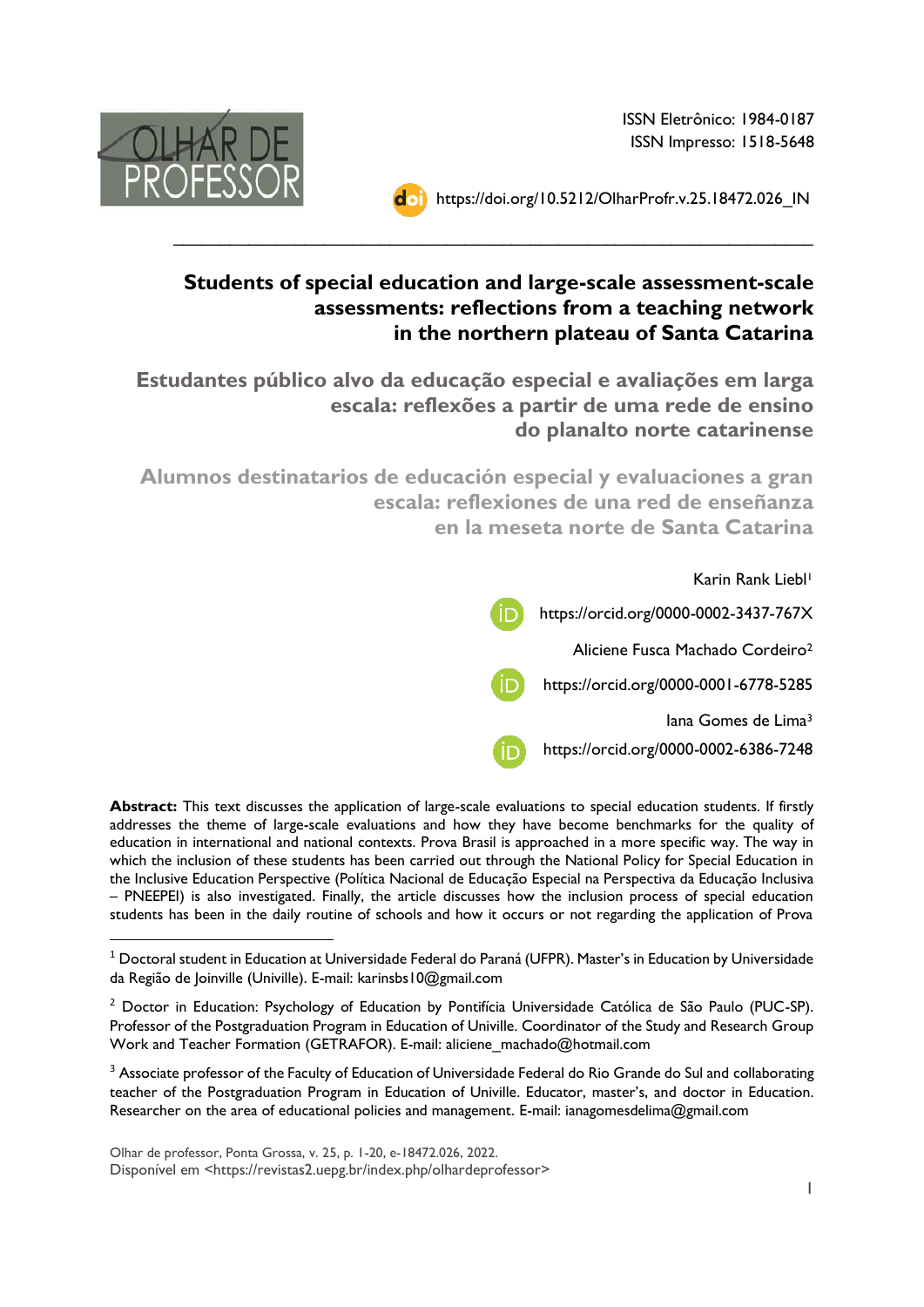Brasil. The data analyzed were collected using semi-structured interviews with teachers, educators, and principals of three public schools located in the northern plateau of Santa Catarina, Brazil. Thematic analysis was chosen as the data analysis method. Our conclusions pointed out that the inclusive perspective presented in the PNEEPEI goes against aspects related to large-scale evaluations, specifically Prova Brasil. Furthermore, we highlighted that the logic of the exam is perverse with both teachers and students, especially those ones of special education. **Keywords:** Large-scale evaluations. Prova Brasil. Special education students.

**Resumo:** Este texto problematiza a realização de avaliações em larga escala para o público alvo da educação especial (PAEE). Para tanto, inicialmente, trata-se do tema das avaliações em larga escala e o modo como elas se inseriram como balizadoras da qualidade da educação no contexto internacional e nacional. Aborda-se de forma mais específica a Prova Brasil. Na sequência, apresenta-se o modo como a inclusão destes estudantes vêm sendo realizada por meio da Política Nacional da Educação Especial na Perspectiva da Educação (PNEEPEI). Por fim, aborda-se como tem sido o processo de inclusão dos estudantes PAEE no dia a dia das escolas e de que maneira eles têm sido incluídos ou não, quando se trata da realização da Prova Brasil. Os dados apresentados foram coletados por meio de entrevistas semiestruturadas com professoras, pedagogas e diretoras de três escolas de uma rede pública localizada no planalto norte catarinense. Usou-se a análise temática como método de análise dos dados. Conclui-se que a perspectiva inclusiva tratada no PNEEPEI vai ao encontro dos aspectos relacionados às avaliações em larga escala, especificamente a Prova Brasil. Ademais, destaca-se o quanto a lógica da prova é perversa com docentes e estudantes, especialmente aqueles que constituem o público alvo da educação especial. **Palavras-chave:** Avaliações em larga escala. Prova Brasil. Público alvo da educação especial.

**Resumen:** Este texto discute la realización de evaluaciones a gran escala para el público de la educación especial (PAEE). Para ello, inicialmente, se abordan las evaluaciones a gran escala y como ella se han convertido en referentes de la calidad de la educación en el contexto internacional y nacional. De manera más específica, se aborda la Prova Brasil. A continuación, se presenta como se ha producido la inclusión de esos estudiantes a través de la Política Nacional de Educación Especial en la Perspectiva de la Educación Inclusiva (PNEEPEI). Finalmente, se discute como es el proceso de inclusión de los estudiantes PAEE en el día a día de las escuelas y como ellos son incluidos o no en el Prova Brasil. Los datos presentados fueron recolectados den entrevistas semiestructuradas con maestros, pedagogos y directores de tres escuelas públicas ubicadas en el altiplano norte de Santa Catarina, Brasil. El método de análisis de datos utilizado fue el análisis temático. Se concluye que la perspectiva inclusiva tratada en la PNEEPEI va al encuentro de los aspectos relacionados con las evaluaciones de gran escala, específicamente la Prova Brasil. Además, se destaca como la lógica de la prueba es perversa con profesores y estudiantes, especialmente con los de la educación especial.

**Palabras-clave:** Evaluaciones a gran escala. Prova Brasil. Público de la educación especial.

#### **Introduction**

Nowadays, it has been seen large-scale evaluations have performed an important role to indicate the quality of education. However, this model of evaluations has connected concepts commonly used in market relations, like efficiency, efficacy, result, and performance, which are not compatible with the perspective of an education to a critical, emancipated, and autonomous constitution of the subject. Moreover, in the last decades, the movement that ensures the right to education for special education students gained strength in the national territory, becoming more expressive day-by-day concurrently to the standardized model of large-scale evaluations.

This way, based on the mentioned problematization, this article aimed to analyze how the process of inclusion of special education students has been seen by professionals and schools of a city from the northern plateau of Santa Catarina, Brazil, thinking about the daily school practices and the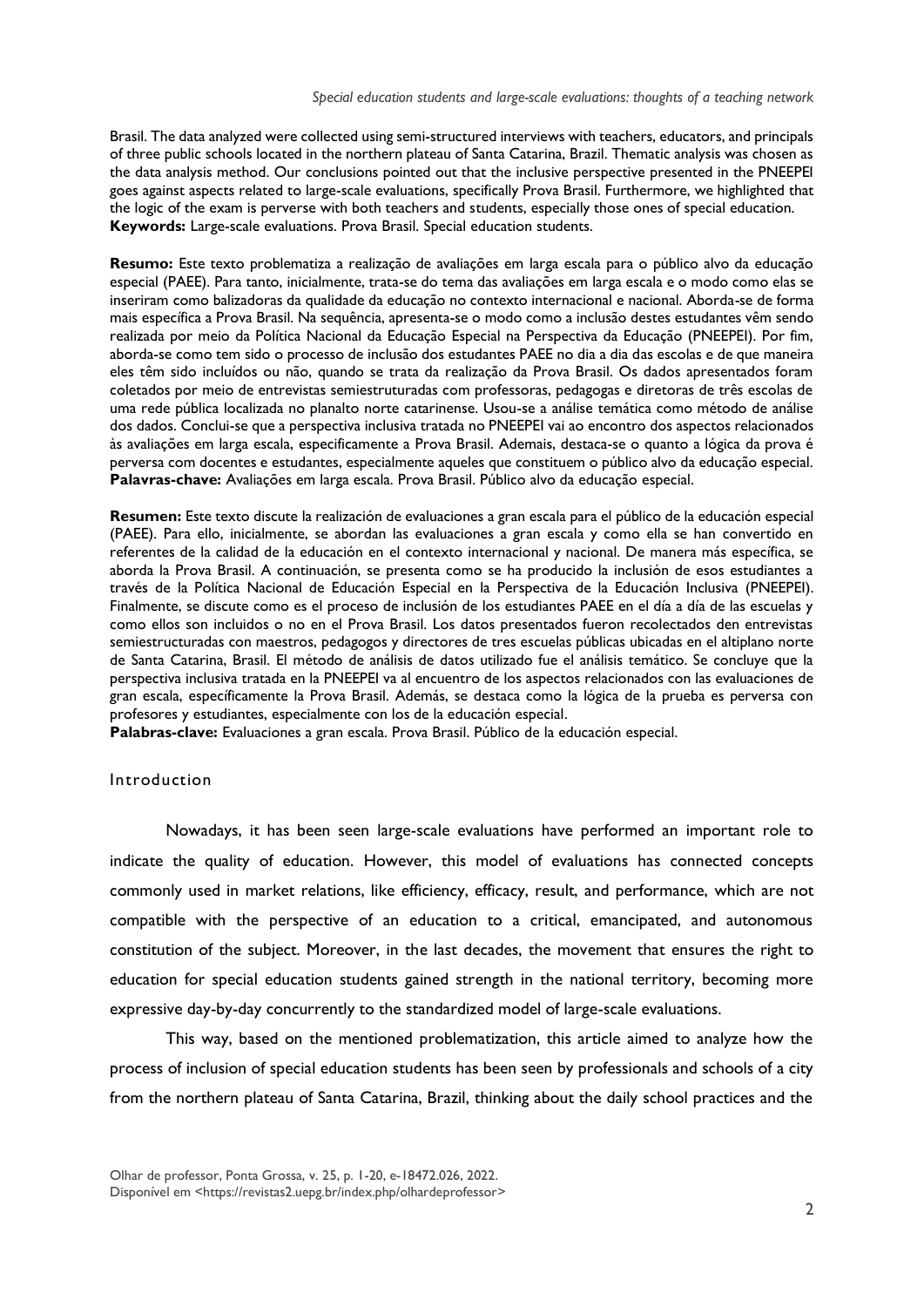application of Prova Brasil<sup>4</sup>. For that, it deals with the theme of large-scale evaluations and how they have become benchmarks for the quality of education in the international and national contexts, bearing in mind how the market concepts and the individualization of results have influenced the school practices.

Next, there is a presentation about the way the inclusion of special education students has been carried out through the National Policy for Special Education in the Inclusive Education Perspective (Política Nacional de Educação Especial na Perspectiva da Educação Inclusiva – PNEEPEI) – Resolution no. 4/2009. For that matter, it is highlighted how the inclusive perspective goes against the aspects related to large-scale evaluations, specifically Prova Brasil, talking about accessibility and the standardization used in this model of evaluation.

Finally, through semi-structured interviews with professionals of the public school system located in the northern plateau of Santa Catarina, the article discusses how the inclusion process of special education students has been in the day-to-day life of schools and how it occurs or not when it comes to Prova Brasil.

Based on this theoretical framework and this empirical material, it is considered large-scale evaluations have been a way to score schools, emphasizing the results reached through standardized instruments. This way, the inclusive perspective adopted by PNEEPEI (Resolution no. 4/2009) is not completely comprehended in the evaluations in relation to the right guaranteed accessibility of these students.

### **Large-scale evaluations: adoption of concepts from the market relations by the school environment**

In the last decades, large-scale evaluations have reached an important position as indicators of quality of education, in both national and global contexts. Afonso (2009) affirms that, worldwide, largescale evaluations have been used since the 1980s, aiming to bring information for the development of a proper education. This way, Sousa (2014) highlights that these efforts of large-scale evaluations application reveal that the formulators of educational policies believe these exams are an efficient method to improve the education. Considering that, the results reached through these evaluations have achieved a central position as indicators of how education has been building up in the national territory. However, it is possible to analyze how this kind of evaluation is directed to the managerialist

<sup>4</sup> This investigation was funded by Coordination of Superior Level Staff Improvement (Coordenação de Aperfeiçoamento de Pessoal de Nível Superior – CAPES), funding code 001.

Olhar de professor, Ponta Grossa, v. 25, p. 1-20, e-18472.026, 2022. Disponível em [<https://revistas2.uepg.br/index.php/olhardeprofessor>](https://revistas2.uepg.br/index.php/olhardeprofessor)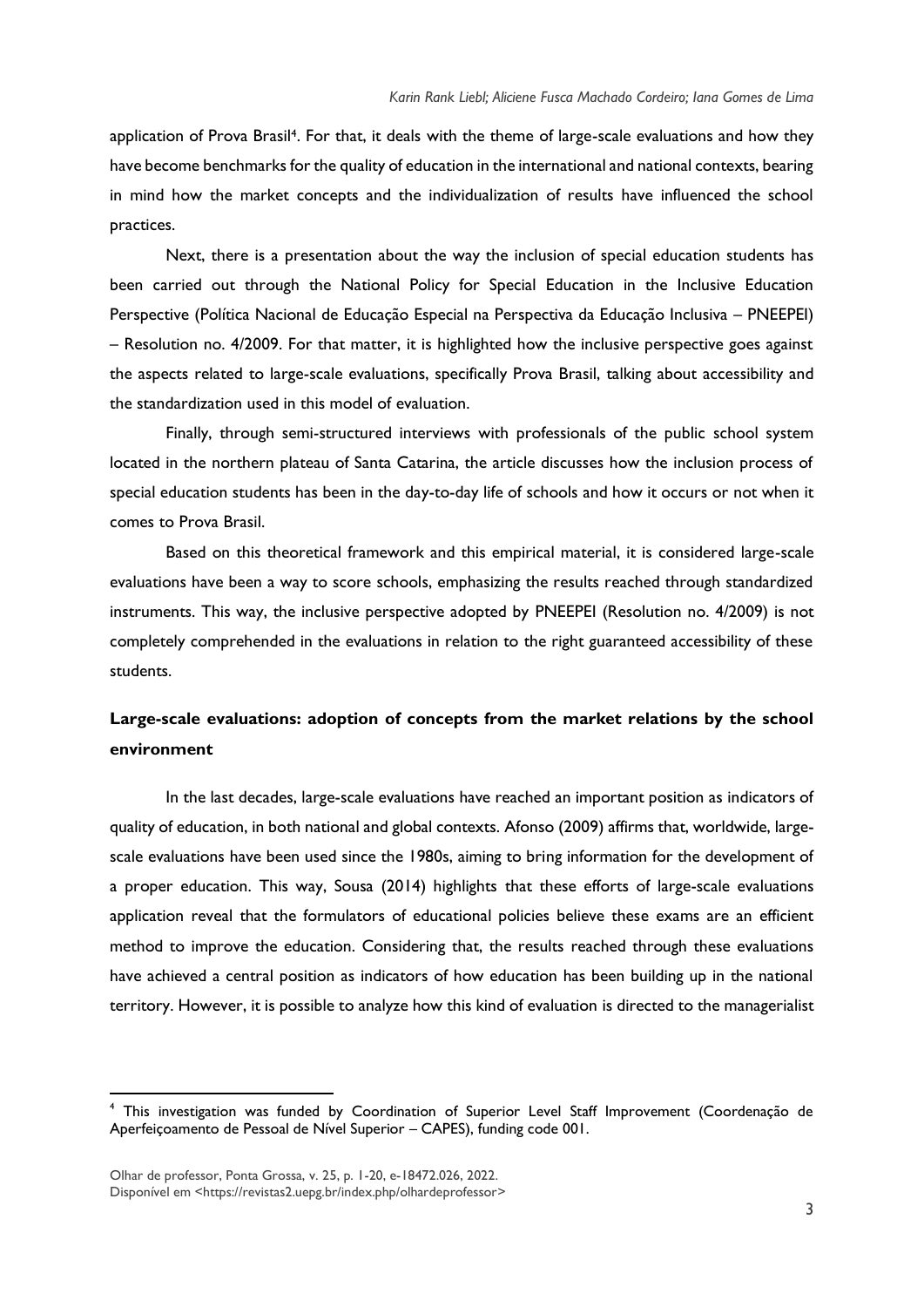model of education (LIMA; GANDIN, 2012), which has brought to the educational context concepts commonly used in market relations, as efficiency, efficacy, performance, and regulation.

According to Sousa and Lopes (2010, p. 54, free translation), "with the managerialist reform of the Brazilian State, the evaluation has the purpose to gradually generate impacts on the logic of public policies management, with repercussions for the work relations and processes." This market concept might consider the grade (the final product obtained through the large-scale evaluation) as the one that fully represents the educational process, obscuring the other elements that comprehend the educational context, like the learning educational processes, and social and economic points that may interfere in these results (MINHOTO, 2013). The mentioned investigations demonstrate the managerialist model is largely inserted in the Brazilian educational context and how better results in large-scale evaluations have been presented as a way of measure the conditions of teaching-learning quality.

In the last years, large-scale evaluations have been seen by the World Bank as the ideal way to verify if the teaching at schools has quality or if it is unsatisfactory (BAUER et al., 2015; IVO; HYPÓLITO, 2017; SOUZA; OLIVEIRA, 2003; SOUSA; LOPES, 2010; SOUSA, 2014; BONAMINO; SOUSA, 2012). Neo-conservative and neo-liberal governments, since the 1980s, have demonstrated central importance in the insertion of market logic in the educational context, considering that, with the private management model brought to the public sector, the regulation and competition perspective was inserted in this space, emphasizing the results obtained in the educational system (AFONSO, 1999). Moreover, for Maguire (2013), these exams have started to compare the indices between countries, becoming an element that highlight the increase of the achieve indices in the context of the educational reforms of each country.

Based on the market aspects inserted in the educational context through the model of educational management, schools came to be seen as providers and students as clients, stablishing among the educational institutions the idea of obtaining a higher position in the ranking pointed out especially by the media (BONAMINO; SOUSA, 2012). For that matter, the reached position in the ranking is nowadays considered, in the managerialist perspective of education, as an indicator of a school of high or low quality.

Concepts that are in these times frequent in the educational professionals' speeches, as efficiency, efficacy, and performance, have been largely disseminated. However, it is important to be aware of how educational investigations have comprehend these concepts, to avoid mistakes when it comes to their use. Silva (2016, p. 17, free translation) says:

> The expressions efficacy and efficiency have gained strength over the past three decades and have been object of analysis and use for both governmental and supranational organizations and investigators. The latter are divided between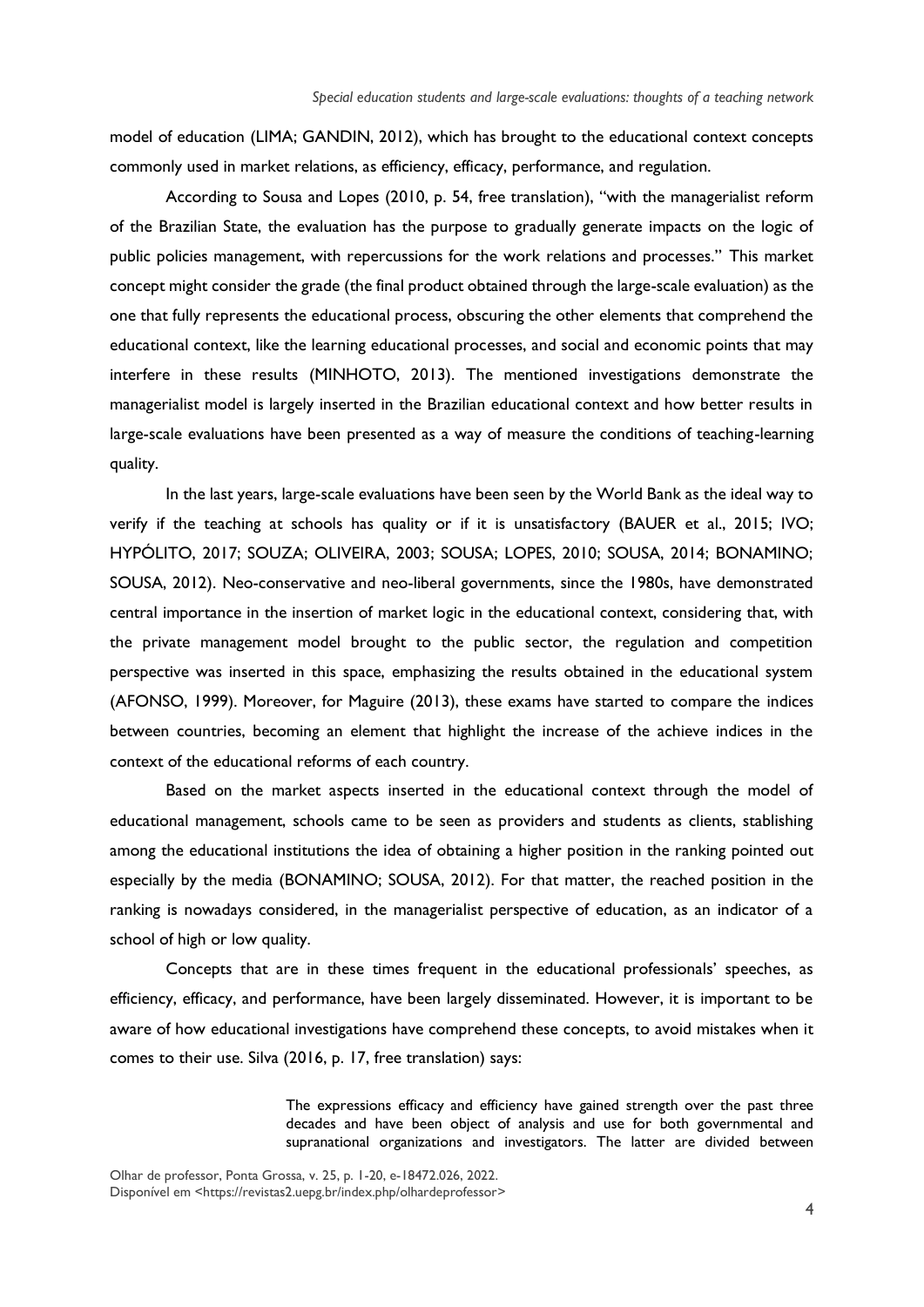expertise linked to transnational organizations, that frequently defend an educational paradigm based on the market logic; and the ones who defend a quality public education as a fundamental right for all citizens.

According to this perspective, the State has acted as a regulator of what is seen as a quality education, and this education is measured through the scoring that uses the results achieved in the large-scale evaluations, such as Prova Brasil. Then, it comes to the comprehension the most assertive indicator of a quality education is the one presented by the results of this model of evaluation, and it is considered that the work developed in the educational process is satisfactory only if a good grade is reached in a standardized exam that does not embrace the social and cultural specificities in which the institutions are located and inserted.

It is worth highlighting the decline of the aspect of social policies with the implantation of the State policies management model, being the concept of efficiency linked to cost, and the efficacy related to quality, aiming to become the exclusive possibility to reach the school effectiveness (SILVA, 2016). Sousa (2014, p. 417, free translation) affirms:

> Evaluation is a promising way directed to the concretization of the right to education. However, it cannot be reduced to the students' proficiency measure, neither their results be exclusively interpreted as responsibility of schools and students and their families.

This idea emphasizes the way the results of large-scale evaluations have been individualized (to students and teachers), as well as the blame imbricated in this product and the importance given to the reached grade in preference to the educative processes that constitute the teaching-learning process (SOUSA, 2014; BONAMINO; SOUSA, 2012).

When it comes to Prova Brasil, since its implementation as a large-scale evaluation, it has been adapted and modified, bearing in mind making the application easier and expanding the assisted public. To comprehend this process, the document entitled SAEB Report (ANEB and ANRESC) 2005-2015: Overview of the Decade<sup>5</sup> explores the context of a decade  $(2005 \text{ to } 2015)$  and points out the regulatory frameworks, the objectives, and the public of Prova Brasil. This document brings important elements to understand how the evaluation has been developed up to the current period.

It is important to say in 2007 Basic Education Development Index (Índice de Desenvolvimento da Educação Básica – IDEB)<sup>6</sup> was created, through the Decreet no. 6,094, of April 24, 2007. Since then,

<sup>&</sup>lt;sup>5</sup> The National Institute of Educational Studies and Research Anísio Teixeira (INEP) has published information about the historic overview of the Ministry of Education ordinances when it comes to Prova Brasil, available in SAEB Report (INEP, 2018).

 $^6$  It is an indicator that relates the school flow (published by School Census) with the grade point average in largescale evaluations (Prova Brasil and High School National Exam / Exame Nacional do Ensino Médio – ENEM).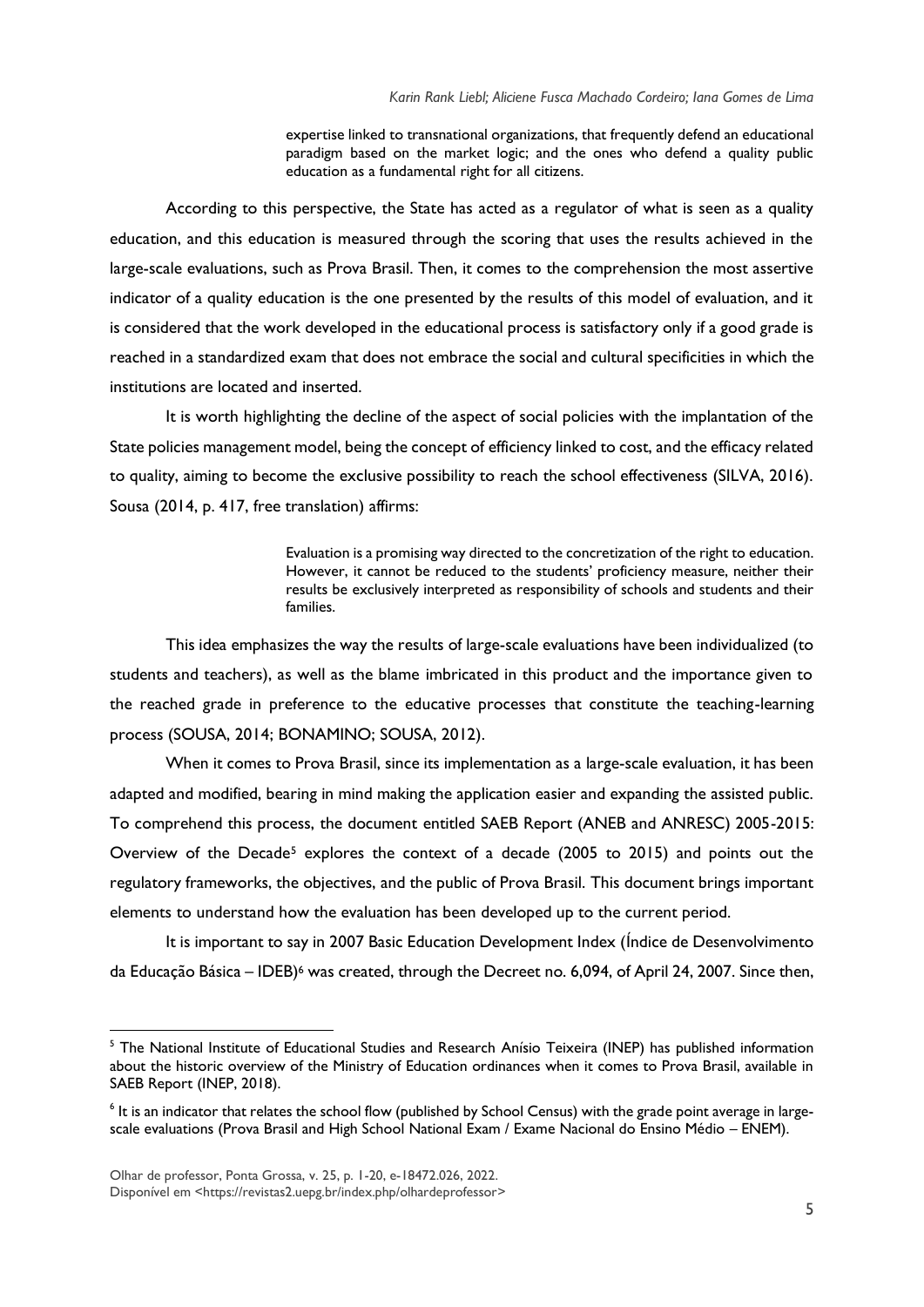it is noticed the use of Prova Brasil results has given to this exam more visibility and centralization, becoming this index an indicator of the best and the worst schools related to the educational quality in the perspective of the results mediatization.

This strategy is used by the media, that, through rankings, introduces real and direct interferences of how schools act and how they must act, since content matrices are distributed to elaborate the evaluations, focusing on Portuguese and Mathematics issues (BONAMINO; SOUSA, 2012, p. 380).

Moreover, the ranking of schools and the mediatization of results have intrinsic the aspect of blaming the ones who have not reached the expected target, and the institution is considered after that as having poor quality, or of second class. If the school is seen as of second class, the same happens with its students and teachers. Then, there are financial divestitures and blaming. The school feels the weight of not corresponding to the stablished measure, but the consequences are felt by the teaching staff and the institutional relations. Therefore, the social differences of the contexts are not fully discussed by the media when the results are disseminated. Thus, large-scale evaluations cannot be the exclusive element considered when talking about quality education:

> When educational results are used by the media and the official organizations as objective and natural information, not showing its partial side, as far as they express only one aspect of the reality, it makes us take a part as the whole, promoting the distortion, and not the clarification (MINHOTO, 2013, p. 167).

This way, we must comprehend quality education is related to aspects beyond the results of evaluations, since the social context has expressive impacts in reaching or reaching not the stablished target. Likewise, if the school reaches or overpasses the stablished target, it does not necessarily mean it happened because the school has developed an excellent educational process that involves the full learning, engaging the cognitive, social, and cultural aspects. This result can be due to a greater emphasis to contents that are present in the exam, i.e., Portuguese and Mathematics.

Based on this global contextualization, in which large-scale evaluations have been seen in the educational environment as indicators of quality education, through their results, we discuss ahead how Prova Brasil is characterized and how it impacts on schools.

#### **Prova Brasil: some aspects**

Since its creation, in 2005, up to the current period, Prova Brasil is a perspective of diagnostic evaluation aiming at helping decisions about the direction of (technical and financial) resources and at elaborating targets and at implementing pedagogical and administrative actions focusing mainly on the improvement of quality of education (INEP, 2018a).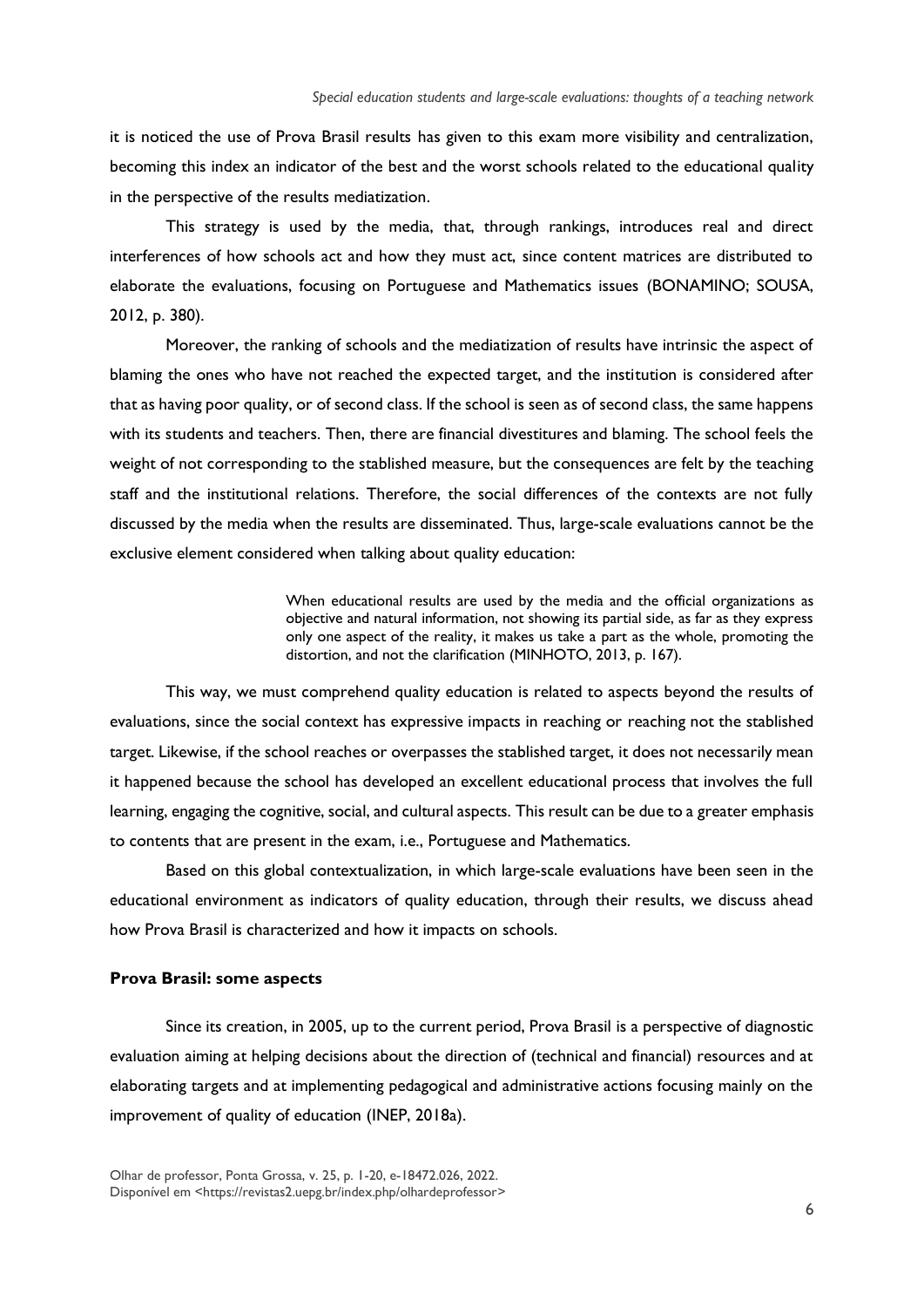This idea comprehends that "the results of the evaluation can only be diagnostically used when the action is in progress, as long as its results can be still modified" (LUCKESI, 2018, p. 60, free translation). Thus, Prova Brasil result must be considered as part of the process, and not as its end, making possible adaptations and improvements in the teaching-learning process and pursuing an education that is able to reach the cognitive, social, and cultural aspects in which the school is inserted (MAINARDES, 2013). Yet, this result can be used to check if schools can in fact assist all the complexity involved in educational (social, cultural, and cognitive) quality.

Therefore, large-scale evaluations are a strategy to achieve the perspective of an educational management, because they are based on the control of their results, associated to outcomes (scoring and selection), having a high potential to contribute to the process of exclusion of students and schools that do not reach this homogenized standard present in this model of evaluation, among them the special education students (SOUSA, 2018).

Another significant aspect clarified by Oliveira (2011) is how the Ministry of Education and INEP disseminate the results of Prova Brasil, to collaborate with the pedagogical action planning at schools. The author says:

> Information produced by Prova Brasil opens new perspectives to schools, managers, and investigators to rethink about their pedagogical work based on the performance analysis of the institutions and between the teaching network […]. However, we believe the dissemination of results is centered on the comparison and the average rankings and, mainly, on the IDEB grades. In promotional materials, mechanisms of how school must see its particularities, to know its strengths and effective actions, are not presented, neither its weaknesses that must be improved (OLIVEIRA, 2011, p. 138, free translation).

It can be inferred that the large-scale evaluations concentrate on the obtained result, the grade achieved by the institution, having the institution greater visibility. Yet, the responsible organizations (Ministry of Education and INEP) do not highlight how schools can improve their good actions and how pedagogical actions must be developed to improve educational quality. Mainardes (2013) explains schools that do not reach the predetermined index must be comprehended according to their context (localization, social and economic level, formation, and teaching staff and school management's specific characteristics).

Thus, Luckesi (2018, p. 23, free translation) understands the act of evaluation

As any other investigative practice, whose objective is exclusively revealing something about reality. It cognitively reveals its quality. It is responsibility of the action manager, based on this revelation, taking decisions that, per se, will be able – and must – bring positive outcomes to the expected results.

Olhar de professor, Ponta Grossa, v. 25, p. 1-20, e-18472.026, 2022. Disponível em [<https://revistas2.uepg.br/index.php/olhardeprofessor>](https://revistas2.uepg.br/index.php/olhardeprofessor)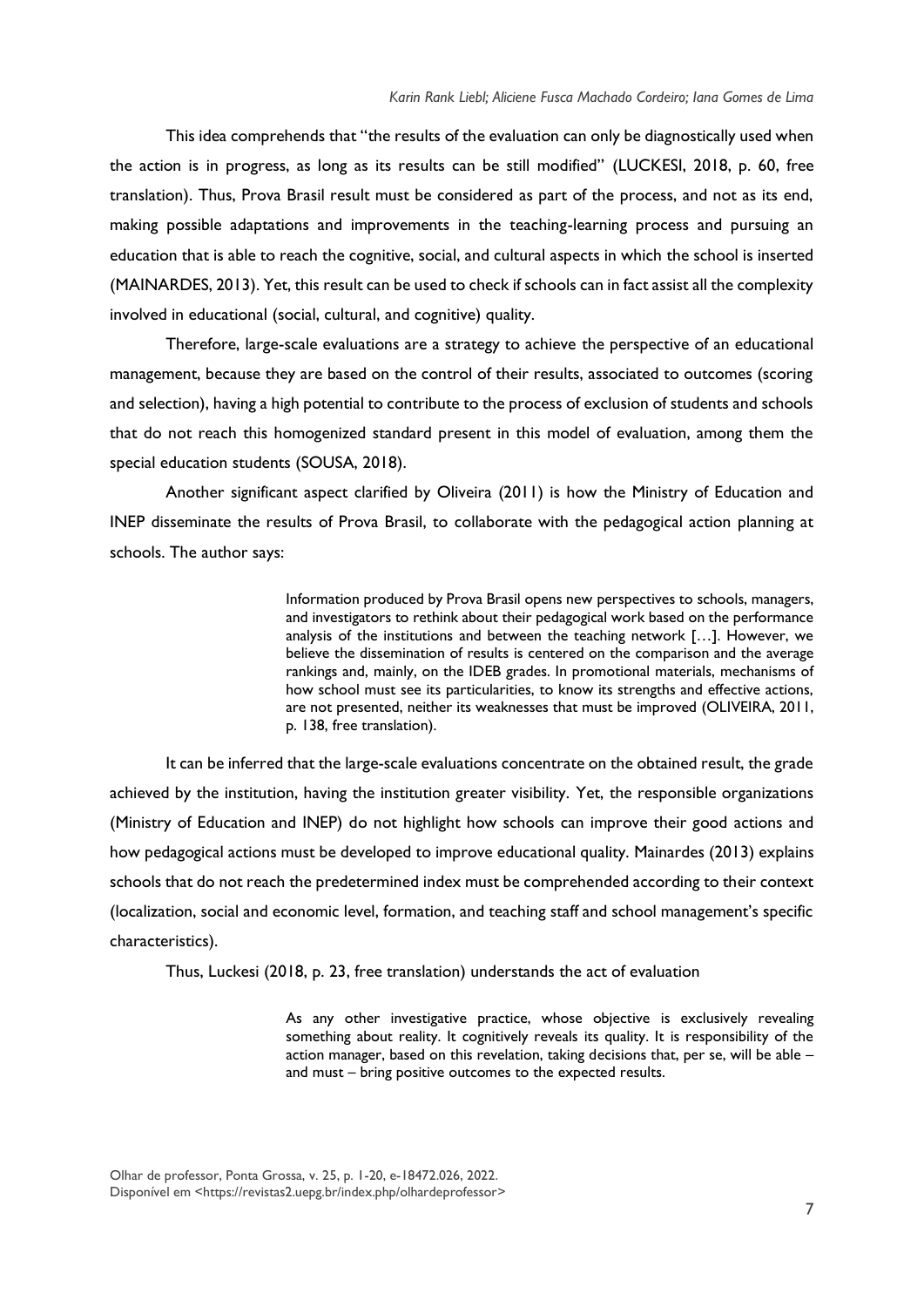It is understood that evaluations must clarify how the educational reality is, aiming to point out strategies to improve the verified reality, with the necessary adjustments during the teaching-learning process. These adjustments must be executed by the managers based on the achieve results. Therefore, they must not be used as punishment, disqualification or subordination of schools, teachers, and students, but as a way of improving teaching to reach an effective learning and of cognitive, social, and cultural quality.

Minhoto (2013) highlights evaluation is a complex scheme that relates different social and cultural aspects, not only cognitive ones, for which the conditions of objective possibilities are relevant:

> Evaluation must be defined as a complex scheme of relations stablished between different concepts. This way, exams that measure the students' proficiency only become in fact educational evaluation when their results are linked to other elements, such as students' social and economic characteristics, school experiences; reasons for the course; the educational environment; the conditions of the teaching institution facilities, etc. (MINHOTO, 2013, p. 51).

Therefore, social, cultural, and economic conditions that overpass the results reached in largescale evaluations must be considered, since it is impossible to disconnect these results of the social reality in which students are inserted.

In this subtopic, we discussed how large-scale evaluations impact on the results and on the schools. Moreover, we talked more specifically about Prova Brasil, characterized as a large-scale evaluation. In the next section, the aspects concerning the inclusive perspective that orients educational actions in all national territory will be brought to light, aiming to link the inclusive process of Prova Brasil application and the special education students.

#### **National Policy on Special Education**

When it comes to the development of the perspective of including special education students in Brazil, the year of 2008 is an important mark in this process, since in 2008 the PNEEPEI – Resolution no. 04/2009 – was created, a major step forward special education, being its main purpose to ensure,

> Access, participation, and learning of students with disabilities, global developmental delays, and high abilities/giftedness in regular schools, guaranteeing: transversality of special education since early childhood education up to higher education; specialized educational assistance; schooling follow-up up to the highest education; teachers and other professionals' formation to specialized educational assistance; family and community participation; urban and architectonic accessibility in furniture, equipment, transportation, communication, and information; and intersectoral articulation in the public policies implantation (BRASIL, 2008).

This inclusive perspective adopted by PNEEPEI has encouraged the specialized educational assistance to promote the special education students' learning development, offering conditions and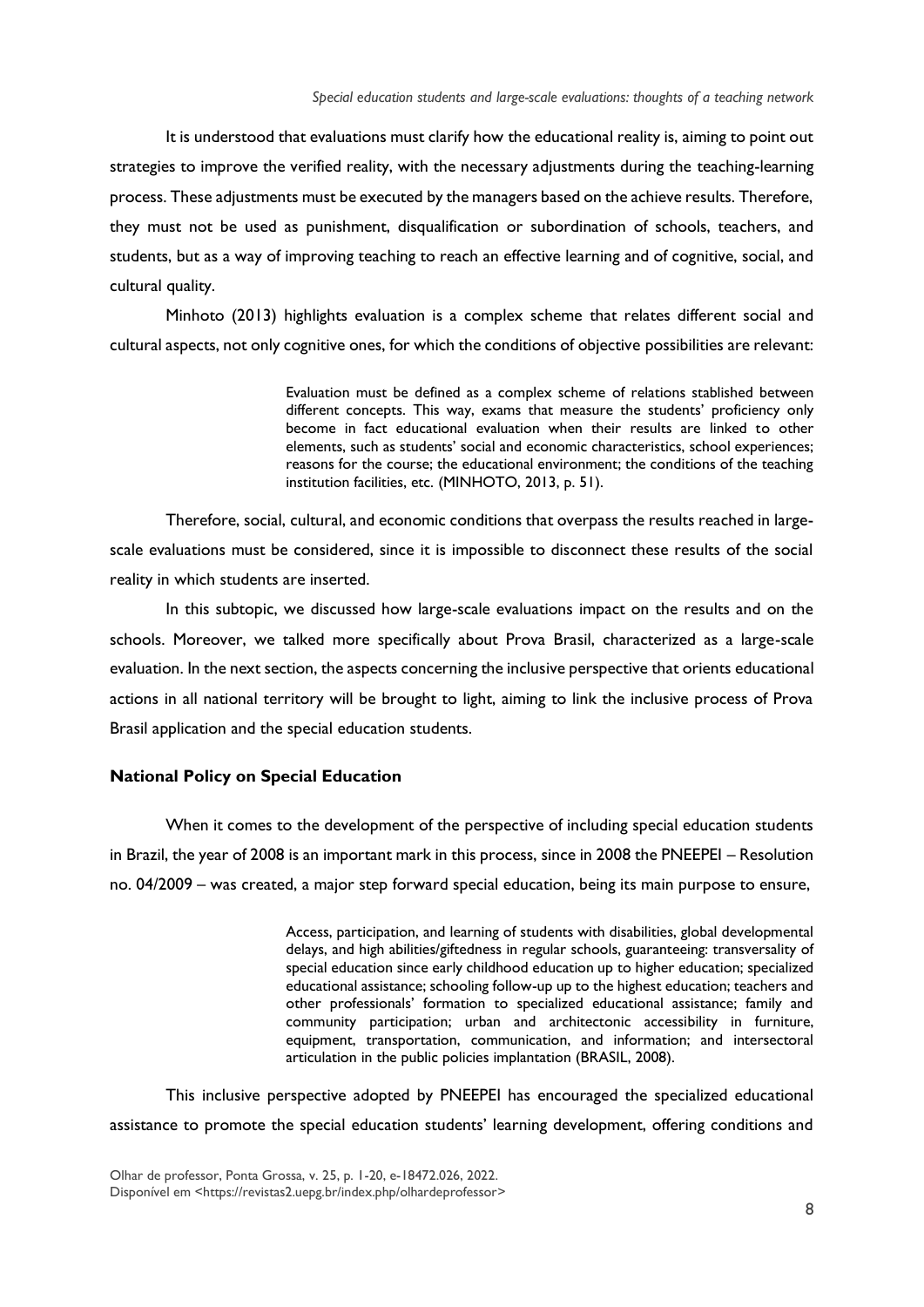opportunities to the proper assistance, according to the needs of each of these students. Moreover, PNEEPEI (Resolution no. 4/2009) has included this specific group in the regular education network by the definition of the special education target group. The document establishes this group as the students with disabilities, global developmental delays, and high abilities/giftedness, for whom the assistance must be specialized.

In addition, PNEEPEI emphasizes the support to teachers and other education professionals' proper formation. Consequently, the inclusion can happen. This way, it can be inferred that, with PNEEPEI, progress occurred in how disabled people obtain the right to education, which should be guaranteed by the Federal Constitution of 1988. This document has come as a guide, so education can be for all citizens, with no discrimination at all.

Then, since the definition of the special education target group, these students have reached the right to have specialized educational assistance (BRASIL, 2011), which supports, supplements (in case of high abilities/giftedness) and complements the teaching-learning process in all levels, phases, and education modalities, and resources and services are offered in regular teaching classes.

Furthermore, defining the special education target group ensures the resources for special education be, in fact, used with these students. Since 2010, the federal government has doubled the transfer from the Funding for Maintenance and Development of Basic Education and Valorization of Education Professionals (Fundo de Manutenção e Desenvolvimento da Educação Básica e de Valorização dos Profissionais da Educação – Fundeb) to the special education students. Thus, each student from this specific group started receiving an amount that corresponds to the amount of two students. Bassi (2012) highlights each student receives the resource in double, so it can be possible to keep the special education assistance aiming to promote the teaching-learning conditions.

In 2015, in Brazil, the Brazilian Law for the Inclusion (BLI), no. 13,146, was approved. In terms of education, BLI guarantees the access to all teaching levels, since basic education up to higher education. With this information, it is possible to confirm the increase in the number of disabled people in higher education7.

Thus, with BLI, it is seen there was a process of including affirmative actions to people who need special education assistance in higher education, likewise the Law no. 13,409/2016, that ensures vacancies to disabled people, expanding, this way, the possibility to enter in universities and federal institutes (BRASIL, 2016). Consequently, it is possible to ascend in the academic environment, which

 $7$  According to data from the Educational Data Laboratory (https://dadoseducacionais.c3sl.ufpr.br/#/), based on the microdata from the Higher Education Census/INEP 2011-2018, in 2011 there were 22,367 people who declared some disability enrolled in higher education institutions in Brazil. In 2018, the last year with available data in this platform, there were 43,633 people. It demonstrates a very expressive increase in the total number of disabled people who have access to Brazilian universities.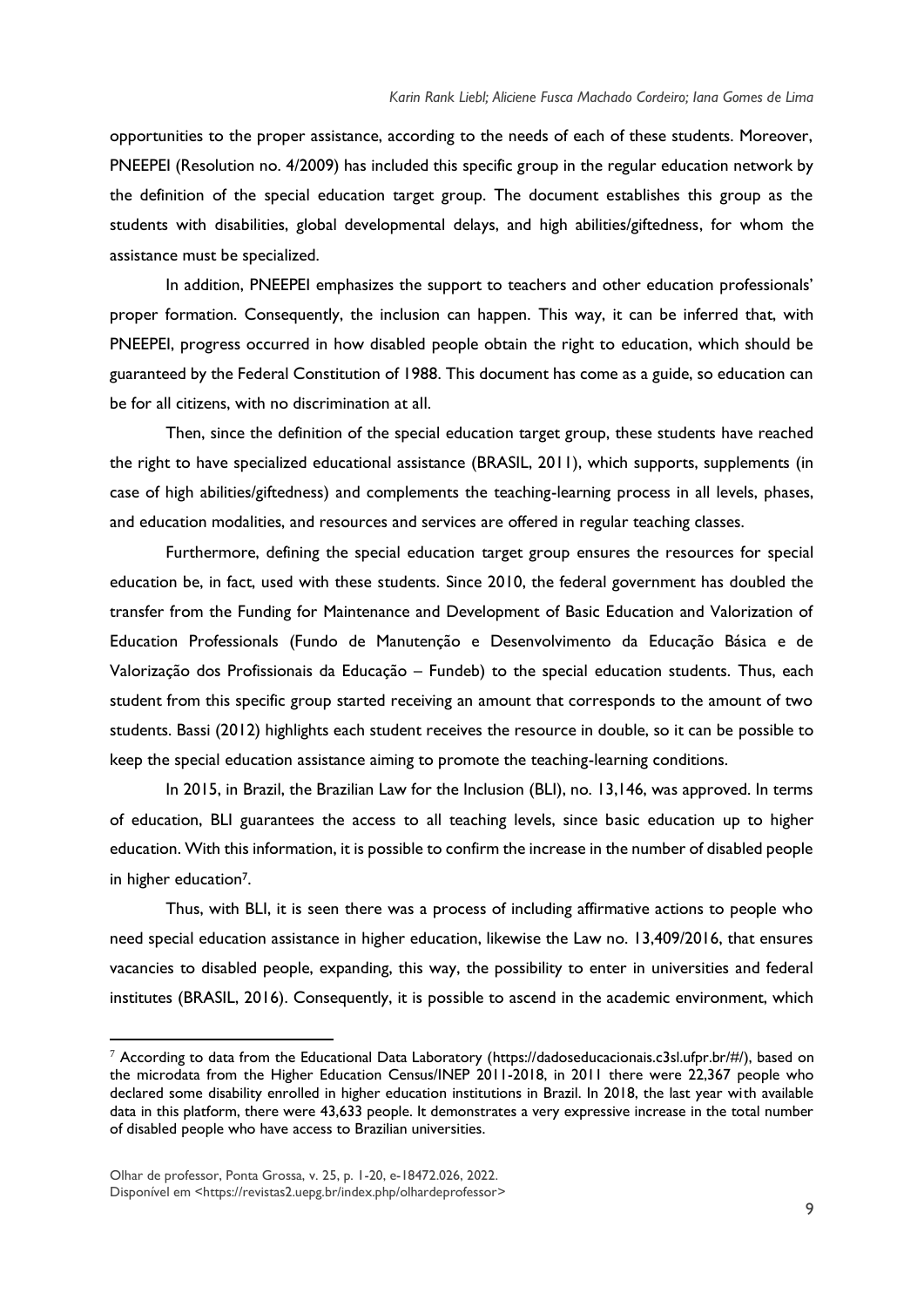was rare years ago. However, we must consider there is the necessity of permanence conditions, so this group has a quality formation and its specific learning needs assisted. Given the accessibility conditions, entering in the school environment, and ascending to higher education are viable.

Based on that, we discuss how the students who need special education assistance have been included in the schools, how the schools evaluate their day-to-day, and how the students' specific needs are respected or not in the evaluation process, mainly in the large-scale evaluations.

#### **Special education students and evaluating processes: some thoughts**

In general, considering its background, the regular school sees evaluations as an essential instrument to measure the content learning proposed in the subjects. Yet, culturally, teachers apply exams which contain questions seen as important by them for each content, and, if the student does not answer the questions correctly according to the teacher, it is implied the content was not apprehended. So, the content must be reviewed to be reached the proper learning (MARIN; BRAUN, 2018).

For that matter, this model of evaluation is seen as the end of learning, being its product a grade. Marin and Braun (2018) bring that to light when they say this perspective is considered by parents, teachers, and students as the most important one in the school, highlighting the result reached in the exam and diminishing the other processes imbricated to the learning.

In our society, this practice is culturally deep-rooted in the schools of the whole country. However, it is understood evaluations must not be seen as the end, but as a part of the teachinglearning process, considering the educational process comprehends different possibilities of teaching practices in respect to the individual students' characteristics and needs (MARIN; BRAUN, 2018).

Then, teaching-learning process must have more relevance than the result of an exam, since each student has specific learning characteristics, which are not all the time demonstrated in the exam. So, different evaluation mechanisms must be offered, so all the students can be able to apprehend the proposed content.

Therefore, the evaluation is comprehended having an emancipatory perspective. In accordance with Marin and Braun (2018, p. 1012, free translation), it must be seen "as a formative process, with the intention of reviewing the teaching procedures to promote the learning and development." Likewise, Kassar (2016, p. 1231, free translation) clarifies: "The educational proposals implemented under efficiency [...] and the school subjected to these conditions have understood the students' development in a limited way." Yet, it is seen that, besides this limitation, there is a competition between the schools, since the reached indices are compared.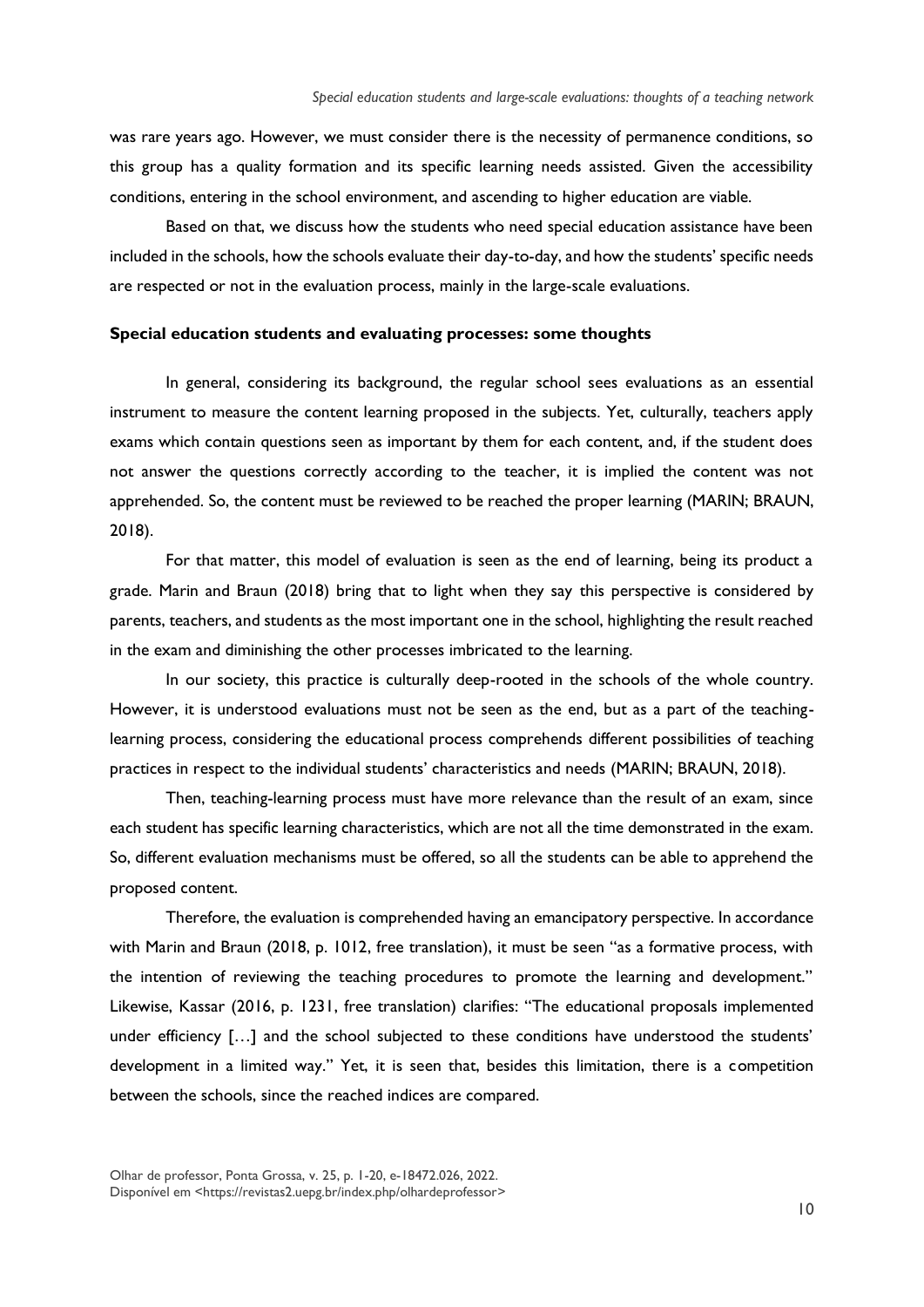Moreover, recognizing the specific needs of each student is imperative, since, as Marin and Braun (2018, p. 1013, free translation) highlight, teachers must "see the student as a subject with the right to learn." In this perspective, the authors explain that the observation and the admission of the students' characteristics and the evaluation as part of the learning-teaching process promote new learnings based on a large curricular proposal, that focus on the learning promotion, and not on the students' restrictions and difficulties.

Consequently, the learning evaluation maps the teaching, giving the necessary support to students and teachers to reach an emancipatory and critical education about the school contents and the daily situations (MARIN; BRAUN, 2018; MELLO; HOSTINS, 2018). This way, we see how important the evaluations are in the school environment, to promote the learning to all students in accord with their specific needs, aiming to reach the learning objectives.

Based on that, the evaluation is considered as part of the teaching-learning process. Then, in its process, the construction of knowledge must be intermediated by the teacher and the class collective, likewise the evaluation. According to Marin and Braun (2018, p. 1016, free translation), "the external mediation is condition to structure many of the thought processes requested to the elaboration of the activity." In addition, as Mello and Hostins (2018, p. 1027, free translation) say, "the inclusive school, solidified with educational policies that reaffirm the commitment with the human diversity, changes the student's focus, from the learning disability to dynamic ways and strategies of schooling and learning."

Therefore, the importance of ways and strategies to make all the students reach the learning is reiterated, considering all the ones involved in the process – managers, teachers, and school community – are fundamental, so this collective movement makes possible to include all special education students.

To overcome the educational inequalities in our country, we understand it is necessary to involve all society, so the differences can be seen as a part of it, and not as a way to exclude the different according to the ideally considered pattern. The differences belong to the society. So, we must comprehend how the subjects' potentialities can be developed, respecting all the individuals.

Thus, in order to retake the discussion about the large-scale evaluations to special education students, all of them have the right to learn the schooling contents, so they can build foundation to think about themselves and about the world in a critical way, understanding their place in the world and how this position is also a social construction that can be changed. However, it is known our society is quite uneven and has produced perverse inclusions, as, according to Sawaia (1999, p. 8, free translation), "society includes to exclude, and this transmutation is condition to an uneven order, which implies the unrealistic character of inclusion."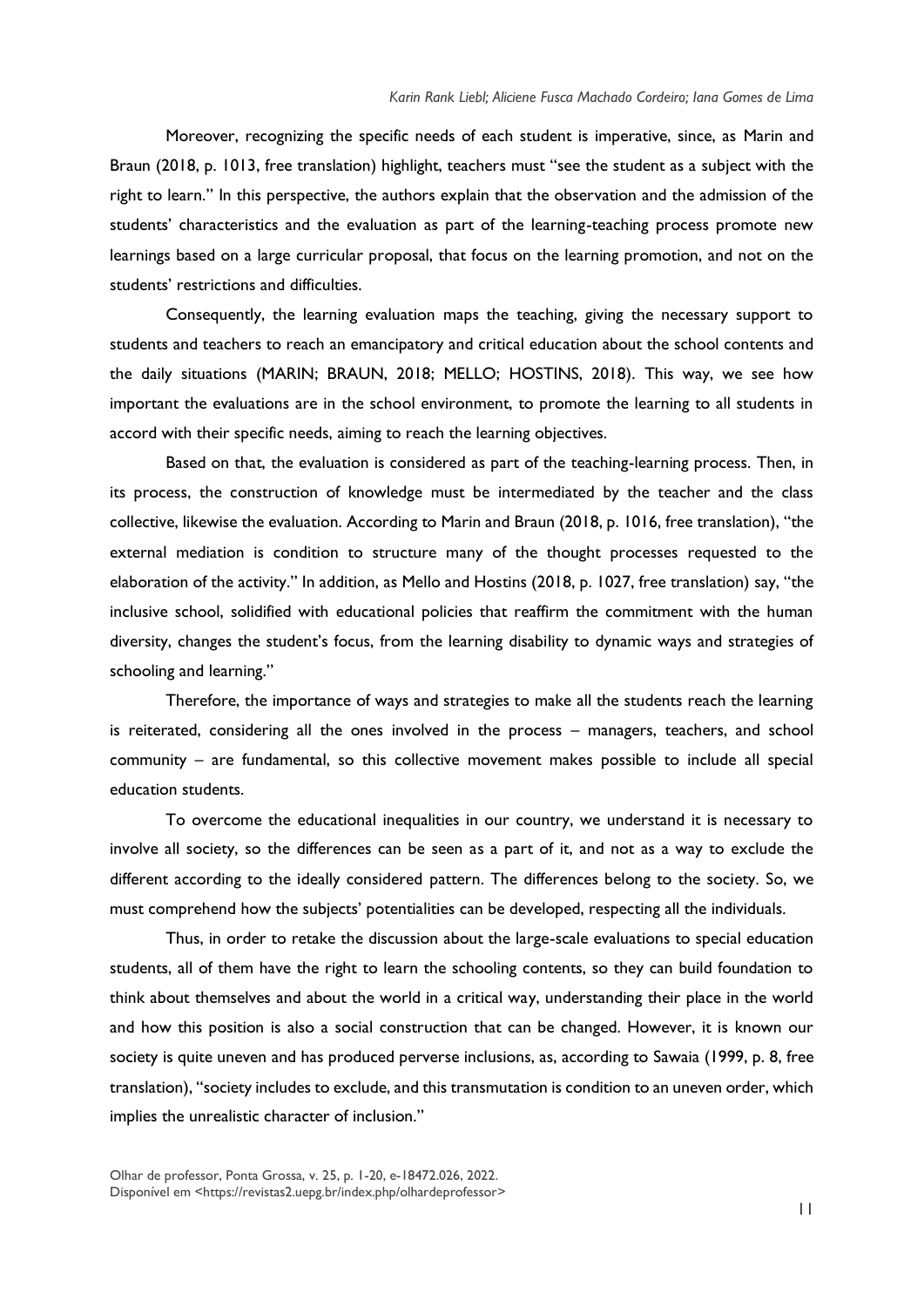Finally, we comprehend evaluation is necessary in the school environment to indicate the ways to be followed, considering the teaching-learning improvement, but it cannot be seen neither as culturally deep-rooted in our society nor individual, ignoring it is a teaching-learning process based on a collective work built by managers, teachers, State, students, and school community.

Kassar (2012, p. 845, free translation) affirms:

With advances and mistakes, the marginality perspective directed to children and young people from the Brazilian poor layers has gradually lost strength after the achievement of rights, and the complex relation between the country and its diversity has been unfolding, in the constant battle to overcome the inequalities.

This idea about the special education students is important, as many times these students are seen because of their limitations, and their potentialities, and learning ability are ignored.

# **Evaluating processes and special education students: what education professionals involved in the educational process in a city from the northern plateau of Santa Catarina say**

Having this perspective about Prova Brasil and how special education students are inserted in the school process, we developed our analyses based on interviews with professionals from schools of the public system of a medium-sized city<sup>8</sup> of the northern plateau of Santa Catarina. In 2017, they received special education students of the  $5<sup>th</sup>$  grade of elementary school, school year in which is applied the mentioned large-scale evaluation.

It is important to say the methodology used for that was the thematic analysis (BRAUN; CLARKE, 2006), that aims to identify, analyze, and report the investigation data according to issues. In addition, Braun and Clarke (2006) clarify that, through this methodology, the investigator plays an active role to identify the pertinent topics, considering the concern of his/her investigation, and comprehending these topics do not emerge nor are found in a passive way. The investigator must select them so s/he can deduce the analyses (LIMA, 2016).

We start the discussion highlighting Teacher 2, when she demonstrates that she tries to offer conditions to make all the students have good performance when it comes to teaching-learning. She points out how a special education student was included in her class:

> It was a student I had from the  $1^{st}$  to the  $5^{th}$  grade [referring to a deaf student]. When she was in the 1<sup>st</sup> grade, the [Brazilian Sign Language] Libras teacher came. Then, we worked with the whole class, so much this student is nowadays in the 9<sup>th</sup> year, and

 $8$  Here, eight professionals – three teachers, three pedagogues, and two school managers – from three schools of the public system were interviewed.

Olhar de professor, Ponta Grossa, v. 25, p. 1-20, e-18472.026, 2022. Disponível em [<https://revistas2.uepg.br/index.php/olhardeprofessor>](https://revistas2.uepg.br/index.php/olhardeprofessor)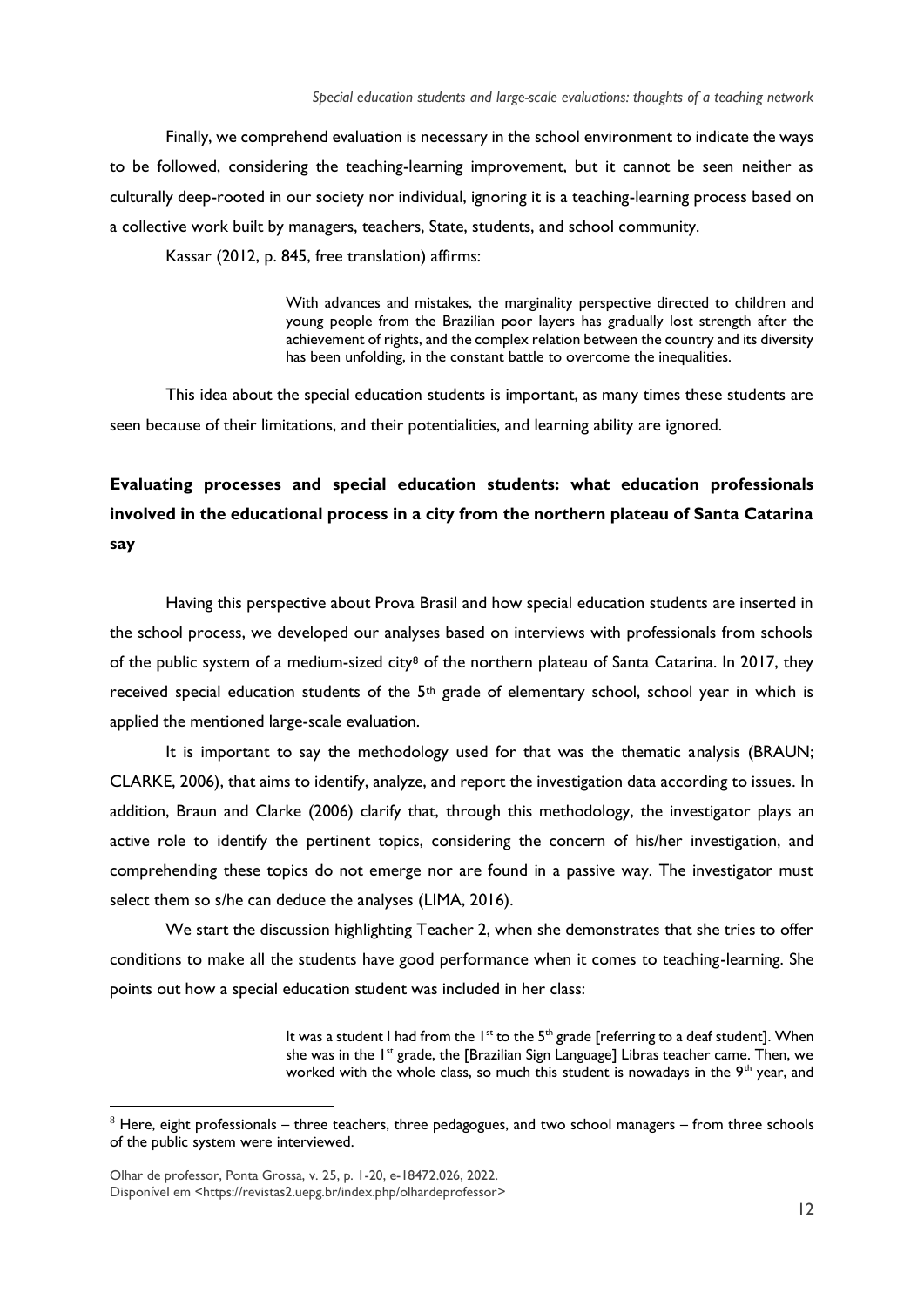many of the students know Libras. And she [referring to the deaf student] was very good at math. So, as the students understood each other, because we worked Libras with the class, she could help. When she finished an activity, she helped the others, because they could communicate.

Based on this report, it is possible to infer the teacher indicates how much important the conditions offered to the special education student are, so the inclusion happens, as well as the benefits of this inclusion to the students that do not belong to this specific group, considering they learn a lot when they are daily in touch with the different in the school environment.

This perspective meets what Fernandes (2011, p. 92, free translation) clarifies as "communicational accessibility, involving adaptation of forms of communication and specific signaling," and what Piccolo (2015, p. 105, free translation) says "when mentions behavioral barriers related to the attitudes people seen as regular in comparison to disabled ones have" about the comprehension of the social model of disability<sup>9</sup>. Noticing the possibility to enrich the learning of the whole class through Libras communication, the inclusion happened, since the behavioral and the communicational barriers were eliminated, promoting a positive impact between the students when the difference is referred.

Pedagogue 2, who works at the same school, says the place has implemented a set of measures to make the inclusion happens:

> For the first time at our school, I see the inclusion happens. In just few cases I in fact saw there was inclusion. Both for students and teachers. Yet, there is a small group that leads the student to the assistant [medium-level professional that assists the special education students in the mentioned system]. It happens mainly in the final grades. In the first grades, the teachers are much more concerned.

Thus, based on this report, it is comprehended that, through the mandatory enrollment of disabled people in regular schools, after PNEEPEI, both schools and education professionals who work at the referred system have made efforts to assist these students' demands, showing engagement, to make the school a place that assists the whole group of students' accessibility demands, especially when it comes to learning.

However, when the interviews start to discuss issues about Prova Brasil and special education students, the inclusive perspective goes in a different direction. During the interviews, a disbelief is seen about these students' ability to take this large-scale exam and get good grades. Since that, on the

 $9$  "The first publication elaborated by disabled people comes from the sociologist Paul Hunt (1966). It aimed to discuss the social limitations felt by these people beyond autobiographical and mainly medical issues. Also, it is attributed to Hunt the pioneer political articulation of disabled people in England, about what was lately known as movement of disabled people. In this context, the Union of the Physically Impaired Against Segregation (UPIAS) was founded, an entity responsible for the idea of disability as a natural social phenomenon" (FRANÇA, 2013, p. 62, free translation).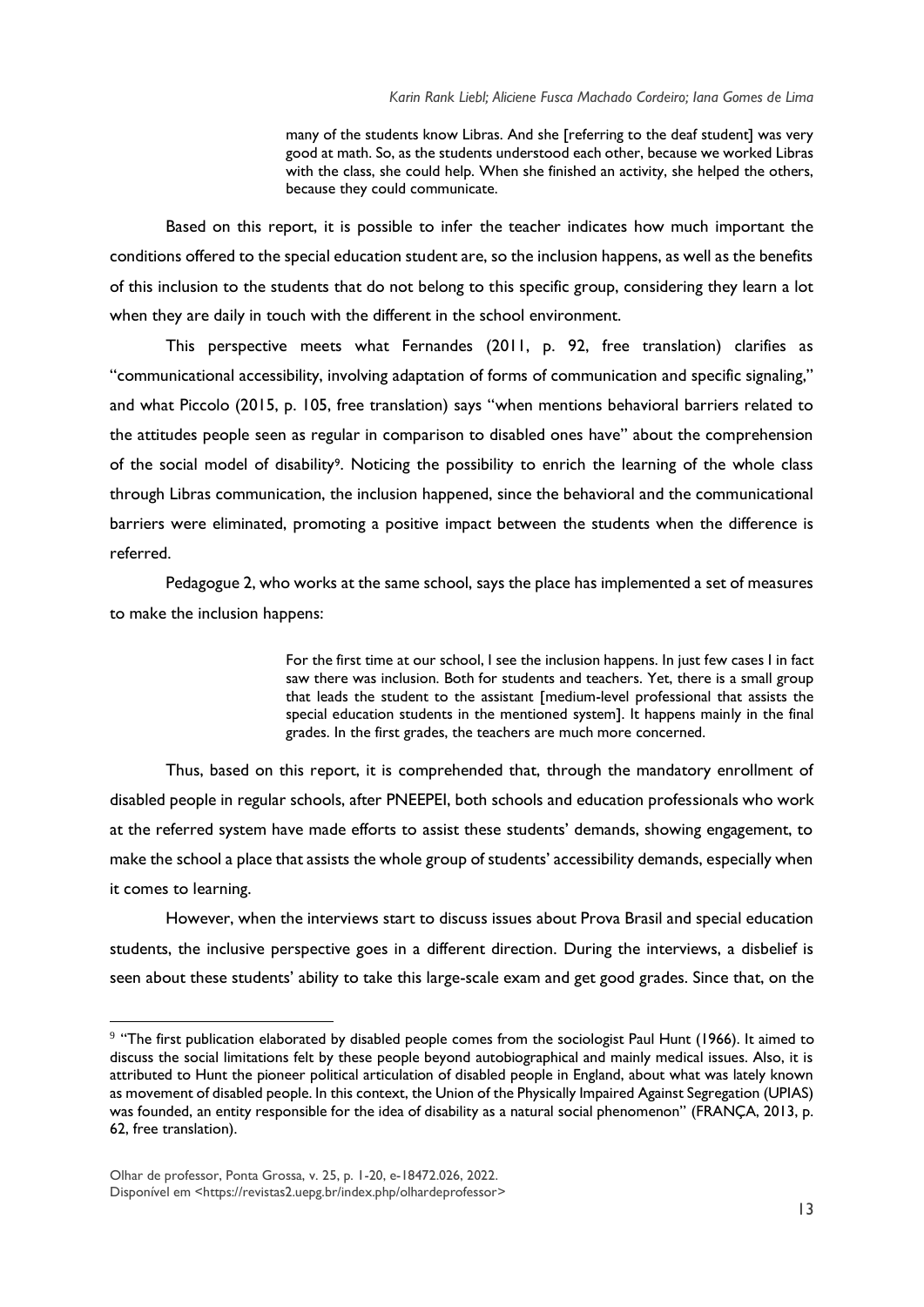reports, there is stigmatization about how poor will be the grade, or a good grade will not be reached, if the special education students take the exam.

About that, Teacher 1 details the special education students' participation: "These students take Prova Brasil together with the other students, but they have problems, for example, with reading. Then, probably their index would be very lower in comparison to the other students'. Depending on the student, s/he will not produce anything." Teacher 2 confirms this idea when she shows concern about reading at Prova Brasil: "I have students that I cannot teach, for example, human body. S/he will not read, because s/he cannot, s/he does not have motor coordination for that. If s/he had to take Prova Brasil, s/he would not be able to answer, because s/he cannot read. Then, IDEB would be poor."

However, in the opposite way, Raimundo (2013 apud REBELO & KASSAR, 2018, p. 910, free translation) verifies "the performance of this group of students is not responsible for the unsatisfactory grades of the educational units, an extremely widespread idea at the teaching systems." Therefore, there is a myth disseminated by the common sense that brings the inferiority stigma to the special education students, especially when they need to take Prova Brasil. In this way, Manager 1 says:

> At the end, the student is evaluated like any other. I do not see it must be that way. But, if his/her need is truly assisted, if something specific is done for him/her, evaluating him/her in a different way is OK. Because, in terms of school, we work with him/her in a different way. There is a special treatment. If the exam is the same, I do not know if it is in fact a valid thing.

This report shows how Manager I understands the special education students' inclusion. In her opinion, the education must be adapted to the students' necessities, aiming to promote accessible conditions for them. This idea goes in a different direction from what is presented in the Prova Brasil standardization and homogenization assumptions.

Also, Pedagogue 1 says there is concern about the negative interference special education students can cause to the reached grade at IDEB, if they take Prova Brasil: "S/he will not be able to take it. It is bad for the system, since IDEB goes lower, and for the student as well, because s/he will be frustrated." This can be related to how difficult is to see the results reached by these students, as, according to Rebelo and Kassar (2018), INEP does not make the results openly available, impeding their analysis and follow-up.

Based on the interviewees' considerations, concern is seen about the grade reached at Prova Brasil by the special education students. However, this concern makes sense if we understand Prova Brasil is not organized to assist the special education students' accessibility demands. Having this in mind, Rebelo and Kassar (2018, p. 911, free translation) clarify "the evaluation is configurated as a procedural and formative pedagogical action that analysis the student's performance related to his/her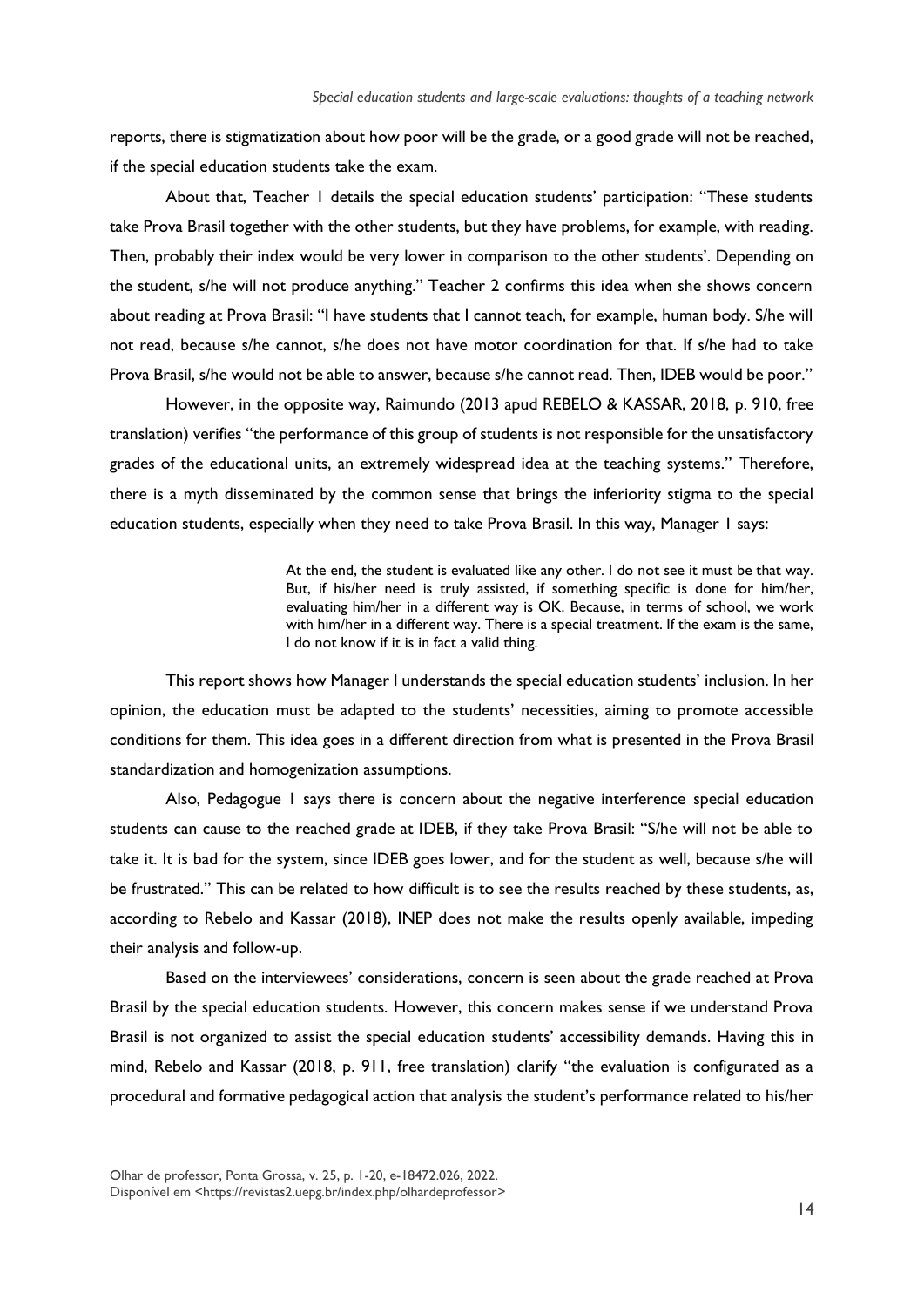individual progress." From this premise, the qualitative aspects must predominate over the quantitative ones when the evaluation is performed.

This way, we affirm the investigated schools follow the PNEEPEI premises about the inclusion in daily school activities. However, when it comes to Prova Brasil, the inclusive perspective is not fully respected, as this evaluation model does not assist the special education students' accessibility demands.

Another important aspect pointed out by the interviewees is that these students are invited to not be present when Prova Brasil is applied. Pedagogue I says:

> We know there are some schools that request the students be absent on the day, or that take them out of the classroom. We know that. But we let our students in the classroom. I think it is not cool to ask the student to not be present on that day or say "you won't take the exam." This way, I guess you lost the objective of evaluating all of them. And where is the inclusion?

Also, Manager 3 relates the experience she had in her school in 2017 (year used as reference for our investigation):

> Later, when I found they asked the students to be home, attention was drawn. You cannot request the student to not be present, you cannot. They do that so IDEB does not get poor. It is a mistake. Where is the children's inclusion? I do not agree the exam is the same for all, but you cannot ask that student to not come. And they also emphasize: "You won't come because of the exam." What about this kid's mom? The kid already has this in mind: "You won't come because you are disabled". They must come. Will IDEB be poor? OK. It is the reality. A special exam must be prepared for them.

This confirms that, at School 3, there was the request special education students be absent on the Prova Brasil day. Although the manager is aware about the right of these students to take the exam, Teacher 3 was resistant. Yet, Teacher 3 says uncomfortably: "I do not truly remember if one student was missing in the morning and another one in the afternoon, but it was good! Because they end up damaging the school and, for them, it does not aggregate anything." With this report, we notice how the inclusion is perverse, mainly when it comes to the evaluation, since they think about what the exam will aggregate to the student, but there is no reflection about if it will aggregate to the other students.

Based on these reports, we see disputes and contradictions in the same school about Prova Brasil for special education students and about the inclusive perspective. Sousa (2018, free translation) affirms: "Even before these students start suffering the consequences of initiatives of classificatory and selective use of the evaluation results, their participation is previously unviable." According to other investigations about large-scale evaluations for special education students (MONTEIRO, 2010; SILVA; MELETTI, 2012; WITEZE, 2016), there is the strong tendency to exclude, even in an implicit way,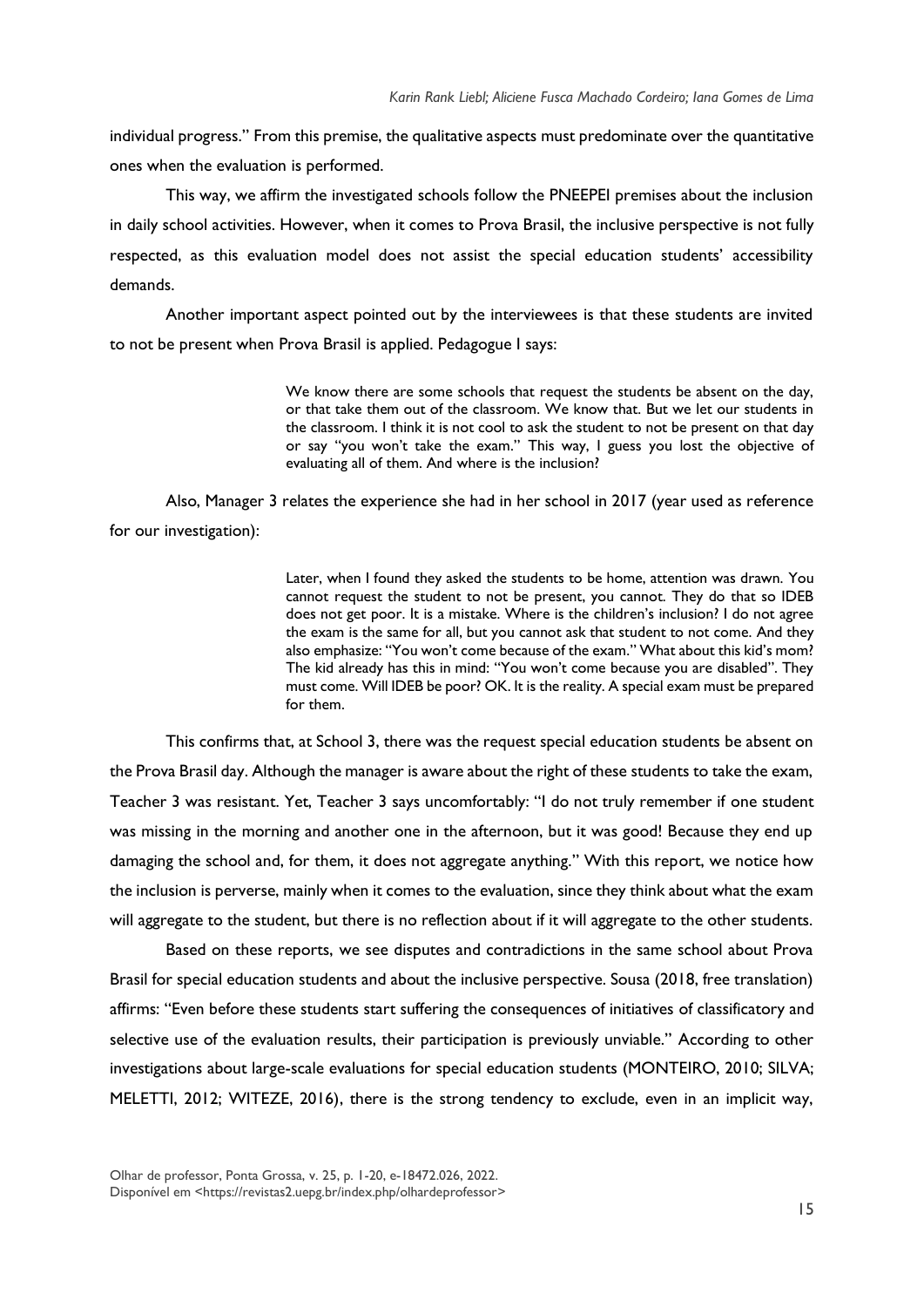because the schools show poorer expectations about the special education students' results in comparison to the other ones'.

Another important aspect is how poor the accessibility to take Prova Brasil is. Manager 1 says:

We do not say the student is less able, but we know that each one, according to their difficulties, needs, can do something. So, one is better here, the other one there. One can, the other one cannot. If they see the students diversely, if the exam comes in a diversified way, it is OK to take it.

This indicates it is necessary Prova Brasil is accessible to all, corroborating Raimundo apud Sousa (2018), who says, in Sao Paulo city, a large-scale evaluation was elaborated making available special appliers – readers, scribes, and interpreter-guides –, as well as content adaptations, meeting the difficult levels with the special education students' needs individually. These adaptations, according to the author, made possible to the special education students take the exam.

Therefore, we highlight the actions to include the special education students in the educational processes during the school year, in agreement with PNEEPEI, considering how the interviewees demonstrated to be compromised with assisting these students' specific needs when it comes to learning. However, when we talk about Prova Brasil application, there are stigmatization and lack of accessibility referred to the standardized evaluation model. This way, it is noticeable how this instrument does not assist the special education students' demands and how the schools articulate their non-participation, even having in mind that, when doing that, the special education students will not have their right to accessibility fully ensured.

#### **Final considerations**

This investigation demonstrated how much the large-scale evaluations have been seen as indicators of quality education, since there is a collective effort directed to reach the best grades and, consequently, a high position in the school ranking, based on the context this model of standardized exam represents. Moreover, it was observed the interviewed professionals highlight how important the work developed to include special education students is, according to the perspective adopted by PNEEPEI. However, when it comes to Prova Brasil, they do not have the same concern, as at this moment they worry too much about the results that will be reached, and sometimes there is the belief that, if the school does not get good grades on the exam, it will be because of the special education students who took the exam.

Therefore, it is evident how Prova Brasil's logic is perverse to special education students, as well as to the teachers who work on the classes that take the evaluation. Considering Prova Brasil is

Olhar de professor, Ponta Grossa, v. 25, p. 1-20, e-18472.026, 2022. Disponível em [<https://revistas2.uepg.br/index.php/olhardeprofessor>](https://revistas2.uepg.br/index.php/olhardeprofessor)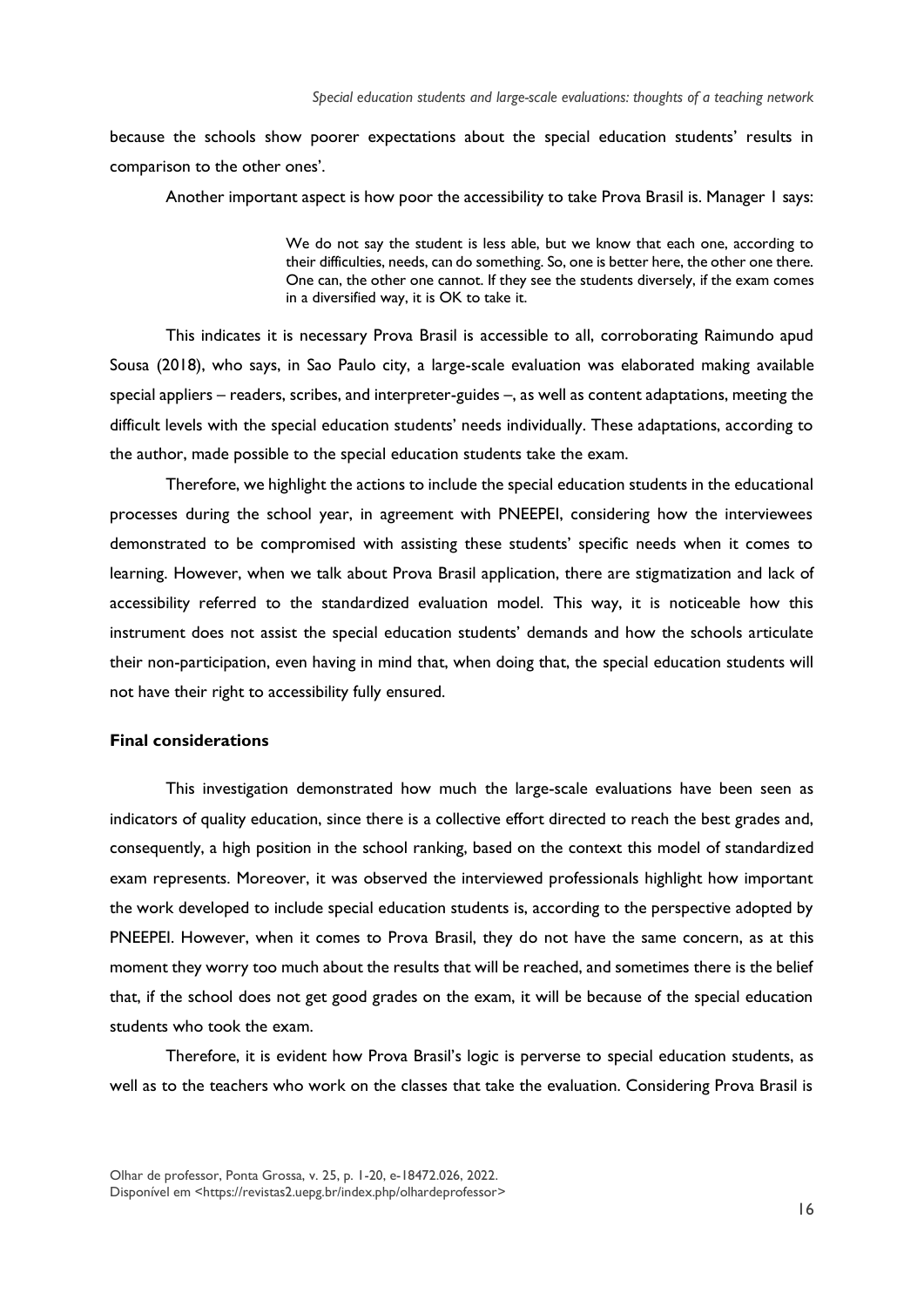an instrument used as an indicator of some measurements, those students that are different or have specific needs are blamed and previously excluded from the system.

Thus, we concluded that, in the investigated education network, there is a collective effort, so all the special education students are included and have their individual learning needs assisted, but, talking about Prova Brasil, they are apart from this process, as the instrument is standardized and does not assist their specific accessibility demands. In addition, we see that, when a ranking is stablished, there are no questions about how the teachers' formation happens, neither about their work conditions, school conditions, how the students' learning process is, among many other issues that reverberate in the reached indices defined as targets. Finally, we pointed out how the special education students in a managerialist educational system, based on efficiency, efficacy, and performance, are excluded from the system, or included on it in a perverse way.

#### **References**

AFONSO, A. J. Estado, mercado, comunidade e avaliação: esboço para uma rearticulação crítica. **Educação e Sociedade**, Campinas, SP, ano XX, n. 69, dez. 1999. Disponível em: https://www.scielo.br/j/es/a/PzG4WMcRBwdbvnSkrDKfF8J/abstract/?lang=pt. Acesso em: 19 jul. 2019.

AFONSO, A. J. Nem tudo o que conta em educação é mensurável ou comparável: Crítica à *accountability* baseada em testes estandardizados e *rankings* escolares. **Revista Lusófona de Educação**, Lisboa, POR, v. 13, n. 13, p. 13-29, 2009. Disponível em: https://revistas.ulusofona.pt/index.php/rleducacao/article/view/545. Acesso em: 19 jul. 2019.

BAUER, A. *et al.* Avaliação em larga escala em municípios brasileiros: o que dizem os números? **Est. Aval. Educ.**, São Paulo, SP, v. 26, n. 62, p. 326-352, maio/ago. 2015. Disponível em: https://periodicos.ufsm.br/educacaoespecial/article/view/32781/pdf. Acesso em: 19 jul. 2019.

BASSI, M. E. Financiamento da educação e educação especial: política de fundos e inclusão em Santa Catarina. **Poiésis: Revista do Programa de Pós-Graduação em Educação**, Tubarão-SC, v. 6, n. 10, p. 377-394, 2012. Disponível em: https://llibrary.org/document/y6jmp4gq-financiamentoeducacao-educacao-especial-politica-fundos-inclusao-catarina.html. Acesso em: 15 jul. 2019.

BONAMINO, A.; SOUSA, S. Z. Três gerações de avaliação da educação básica no Brasil: interfaces com o currículo da/na escola. **Educação e Pesquisa**, São Paulo, SP, v. 38, n. 2, p. 373-388, abr./jun.2012. Disponível em:

https://www.scielo.br/j/ep/a/rtQkYDSjky4mXG9TCrgRSqJ/?format=pdf&lang=pt. Acesso em: 16 jul. 2019.

BRASIL. **Lei n. 13.146, de 6 de julho de 2015**. Institui a Lei Brasileira de Inclusão da Pessoa com Deficiência (Estatuto da Pessoa com Deficiência). Brasília, DF: Presidência da República, 2015. Disponível em: http://www.planalto.gov.br/ccivil\_03/\_Ato2015-2018/2015/Lei/L13146.htm. Acesso em: 10 jul. 2019.

BRASIL. **Lei n. 13.409, de 28 de dezembro de 2016**. Altera a Lei n. 12.711, de 29 de agosto de 2012, para dispor sobre a reserva de vagas para pessoas com deficiência nos cursos técnico de nível médio e superior das instituições federais de ensino. Brasília, DF: Presidência da República, 2016.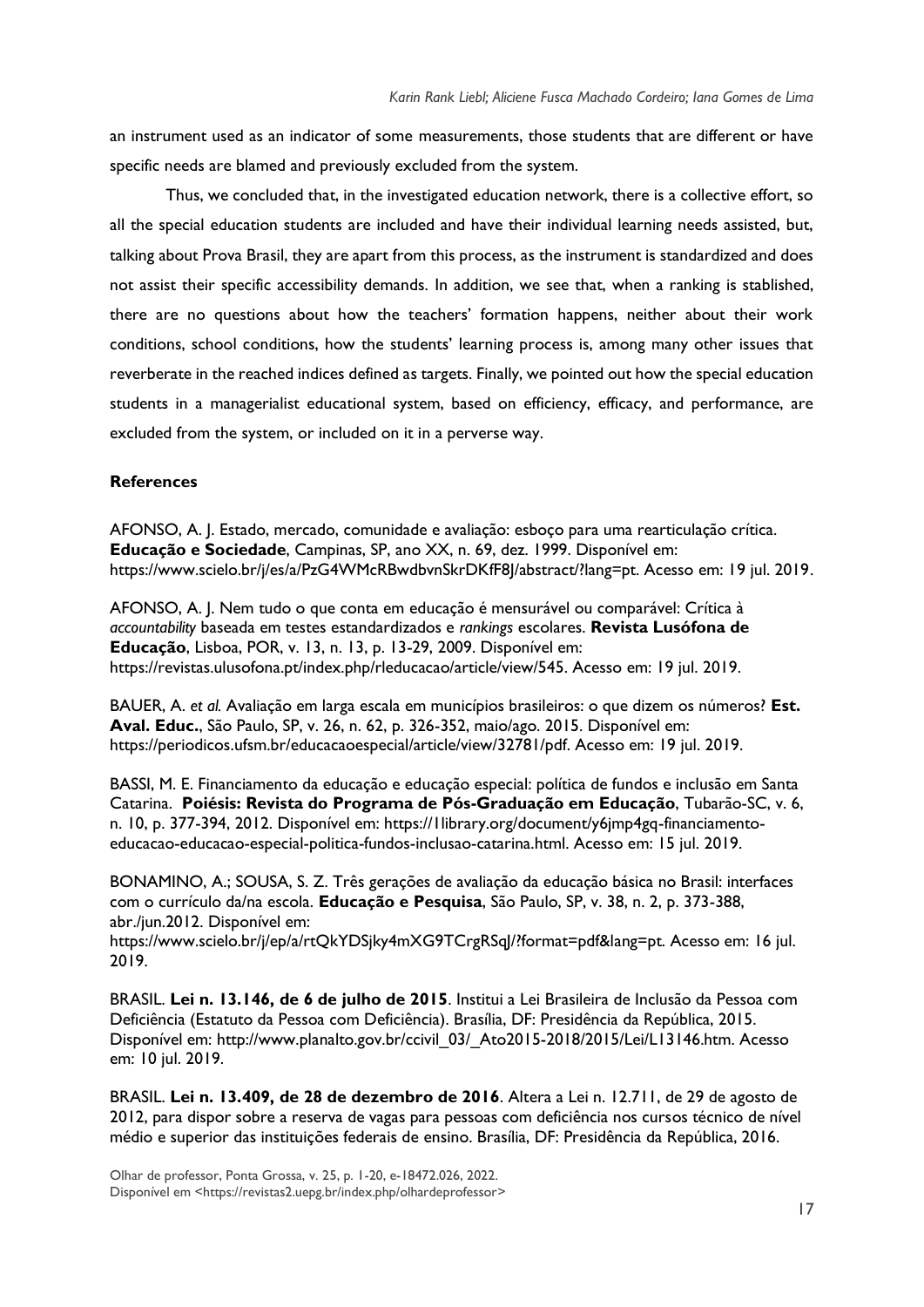Disponível em: http://www.planalto.gov.br/ccivil 03/ ato2015-2018/2016/lei/l13409.htm. Acesso em: 10 jul. 2019.

BRASIL. Resolução n. 4, de 2 de outubro de 2009. Institui Diretrizes Operacionais para o Atendimento Educacional Especializado na Educação Básica, modalidade Educação Especial. Brasília, DF: Ministério da Educação. Disponível em: http://portal.mec.gov.br/dmdocuments/rceb004\_09.pdf. Acesso em: 10 jul. 2019.

#### BRASIL. **Política Nacional de Educação Especial na Perspectiva da Educação Inclusiva**. Brasília, DF: Secretaria de Educação Especial, 2008. Disponível em: http://portal.mec.gov.br/arquivos/pdf/politicaeducespecial.pdf. Acesso em: 10 jul. 2019.

BRASIL. **Decreto n. 7.611, de 17 de novembro de 2011**. Dispõe sobre a educação especial, o atendimento educacional especializado e dá outras providências. Brasília, DF: Presidência da República, 2011. Disponível em: http://www.planalto.gov.br/ccivil\_03/\_ato2011- 2014/2011/decreto/d7611.htm. Acesso em: 12 jul. 2019.

BRAUN, V.; CLARKE, V. Using Thematic Analysis in Psychology. **Qualitative Research in Psychology**, v. 3 n. 2, p. 77-101, 2006. Disponível em: https://www.tandfonline.com/doi/abs/10.1191/1478088706qp063oa. Acesso em: 19 jul. 2019.

FERNANDES, S. **Fundamentos para educação especial.** 2. ed. Curitiba: Ibpex, 2011.

INSTITUTO NACIONAL DE ESTUDOS E PESQUISAS EDUCACIONAIS ANÍSIO TEIXEIRA (INEP). **Cartilha Saeb**. Brasília, DF: Instituto Nacional de Estudos e Pesquisas Educacionais Anísio Teixeira, 2017. Disponível em:

http://download.inep.gov.br/educacao\_basica/saeb/2017/documentos/Cartilha\_Saeb\_2017.pdf. Acesso em: 11 jul. 2019.

INSTITUTO NACIONAL DE ESTUDOS E PESQUISAS EDUCACIONAIS ANÍSIO TEIXEIRA (INEP). **Relatório SAEB (ANEB e ANRESC) 2005-2015**: panorama da década. Brasília, DF: Instituto Nacional de Estudos e Pesquisas Educacionais Anísio Teixeira, 2018a.

IVO, A. A.; HYPÓLITO, Á. M. Sistemas de avaliação em larga escala e repercussões em diferentes contextos escolares: limites da padronização gerencialista. **Revista Brasileira de Política e Administração da Educação - RBPAE**, Porto Alegre, RS, v. 33, n. 3, p. 791-809, set./dez. 2017. Disponível em: https://seer.ufrgs.br/rbpae/article/view/79308. Acesso em: 15 jul. 2019.

KASSAR, M. C. M. Educação especial no Brasil: desigualdades e desafios no reconhecimento da diversidade. **Educ. Soc.,** Campinas, SP, v. 33, n. 120, p. 833-849, jul./set. 2012.

KASSAR, M. C. M. Escola como espaço para a diversidade e o desenvolvimento humano. **Educ. Soc**., Campinas, SP, v. 37, n. 137, p. 1223-1240, out./dez. 2016. Disponível em: https://www.scielo.br/j/es/a/3pZfQcXscKP5rN6T94Pjfrj/?format=pdf&lang=pt. Acesso em: 15 jul. 2019.

LIMA, I. G. de. **As ações do Estado brasileiro na educação básica**: uma análise a partir do sistema de avaliação da educação básica. Tese (Doutorado em Educação) – Faculdade em Educação, Universidade Federal do Rio Grande do Sul, Porto Alegre, RS, 2016. Disponível em: https://lume.ufrgs.br/bitstream/handle/10183/148311/001002478.pdf?sequence=1&isAllowed=y. Acesso em: 15 jul. 2019.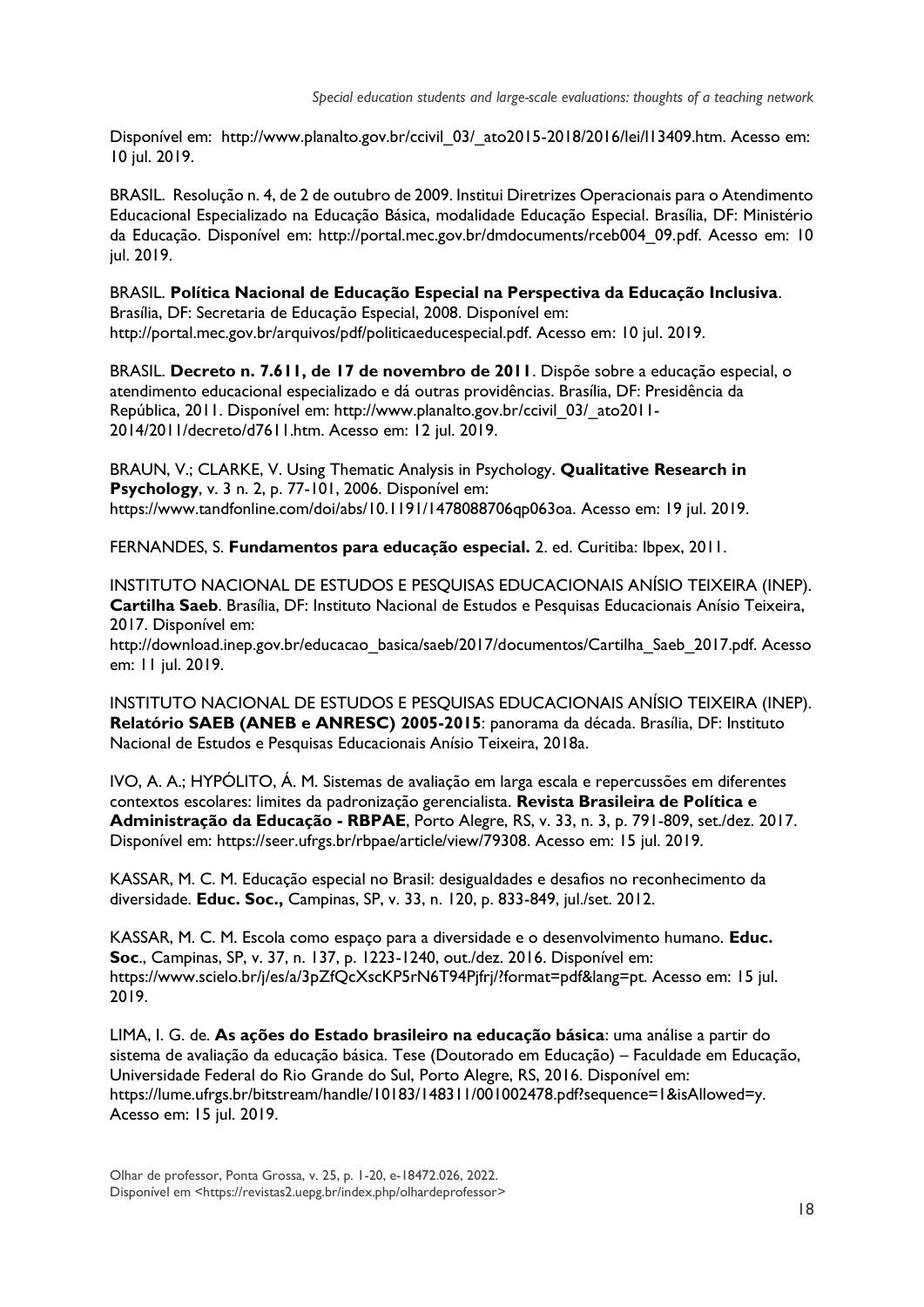LIMA, I. G. de; GANDIN, L. A. Entendendo o estado gerencial e sua relação com a educação: algumas ferramentas de análise. **Práxis Educativa**, Ponta Grossa, PR, v. 7, n. 1, p. 69-84, 2012. Disponível em: https://revistas2.uepg.br/index.php/praxiseducativa/article/view/3398. Acesso em: 15 jul. 2019.

LUCKESI, C. C. **Avaliação em educação**: questões epistemológicas e práticas. São Paulo, SP: Cortez, 2018.

MAGUIRE, M. Para uma Sociologia do Professor Global. *In*: APPLE, Michael, BALL, Stephen; GANDIN, Luís Armando. **Sociologia da Educação**: análise internacional. Porto Alegre, RS: Penso, 2013. p. 77-88.

MAINARDES, J. As relações entre Currículo, Pedagogia e Avaliação no Contexto das Avaliações de Sistemas Educacionais. *In*: BAUER, A.; GATTI, B. A. (org.) **Ciclo de debates**: vinte e cinco anos de avaliação de sistemas educacionais no Brasil – implicações nas redes de ensino, no currículo e na formação de professores. Florianópolis, SC: Insular, 2013, p. 179-191.

MARIN, M.; BRAUN, P. Avaliação da aprendizagem em contextos de inclusão escolar. **Revista Educação Especial**, Santa Maria, RS, v. 31, n. 63, p. 1009-1024, out./dez. 2018. Disponível em: https://periodicos.ufsm.br/educacaoespecial/article/view/33103. Acesso em: 15 jul. 2019.

MELLO, A. de F. G.; HOSTINS, R. C. L. Construção mediada e colaborativa de instrumentos de avaliação da aprendizagem na escola inclusiva. **Revista Educação Especial**, Santa Maria, RS, v. 31, n. 63, p. 1025-1038, out./dez. 2018. Disponível em: https://periodicos.ufsm.br/educacaoespecial/article/view/33101. Acesso em: 15 jul. 2019.

MINHOTO, M. A. Políticas de avaliação da educação brasileira: limites e perspectivas. *In*: SOUZA, A. R. de; GOUVEIA, A. B.; TAVARES, T. M. (org.). **Políticas Educacionais:** conceitos e debates. Curitiba: Appris, 2013.

MONTEIRO, K. R. A. **Inclusão escolar e avaliação em larga escala**: alunos com deficiência na Prova Brasil. Dissertação (Mestrado em Educação) – Universidade Católica de Santos – UNISANTOS, Santos, SP, 2010. Disponível em: https://tede.unisantos.br/handle/tede/180. Acesso em: 15 jul. 2019.

OLIVEIRA, A. P. M. **A Prova Brasil como política de regulação da rede pública do Distrito Federal**. Dissertação (Mestrado em Educação) – Faculdade de Educação da Universidade de Brasília, Brasília, DF, 2011. Disponível em:

https://repositorio.unb.br/bitstream/10482/9334/1/2011\_AnaPauladeMatosOliveira.pdf. Acesso em: 12 jul. 2019.

PICCOLO, G. M. **Por um pensar sociológico sobre a deficiência**. Curitiba: Appris, 2015.

REBELO, A. S.; KASSAR, M. de C. M. Avaliação em larga escala e educação inclusiva: os lugares do aluno da educação especial. **Revista Educação Especial**, v. 31, n. 63, p. 907-922, out./dez. 2018. Disponível em: https://periodicos.ufsm.br/educacaoespecial/article/view/33107. Acesso em: 15 jul. 2019.

SAWAIA, B. (org.). **As artimanhas da exclusão**: análise psicossocial e ética da desigualdade social. 2. ed. Petrópolis, RJ: Vozes, 1999.